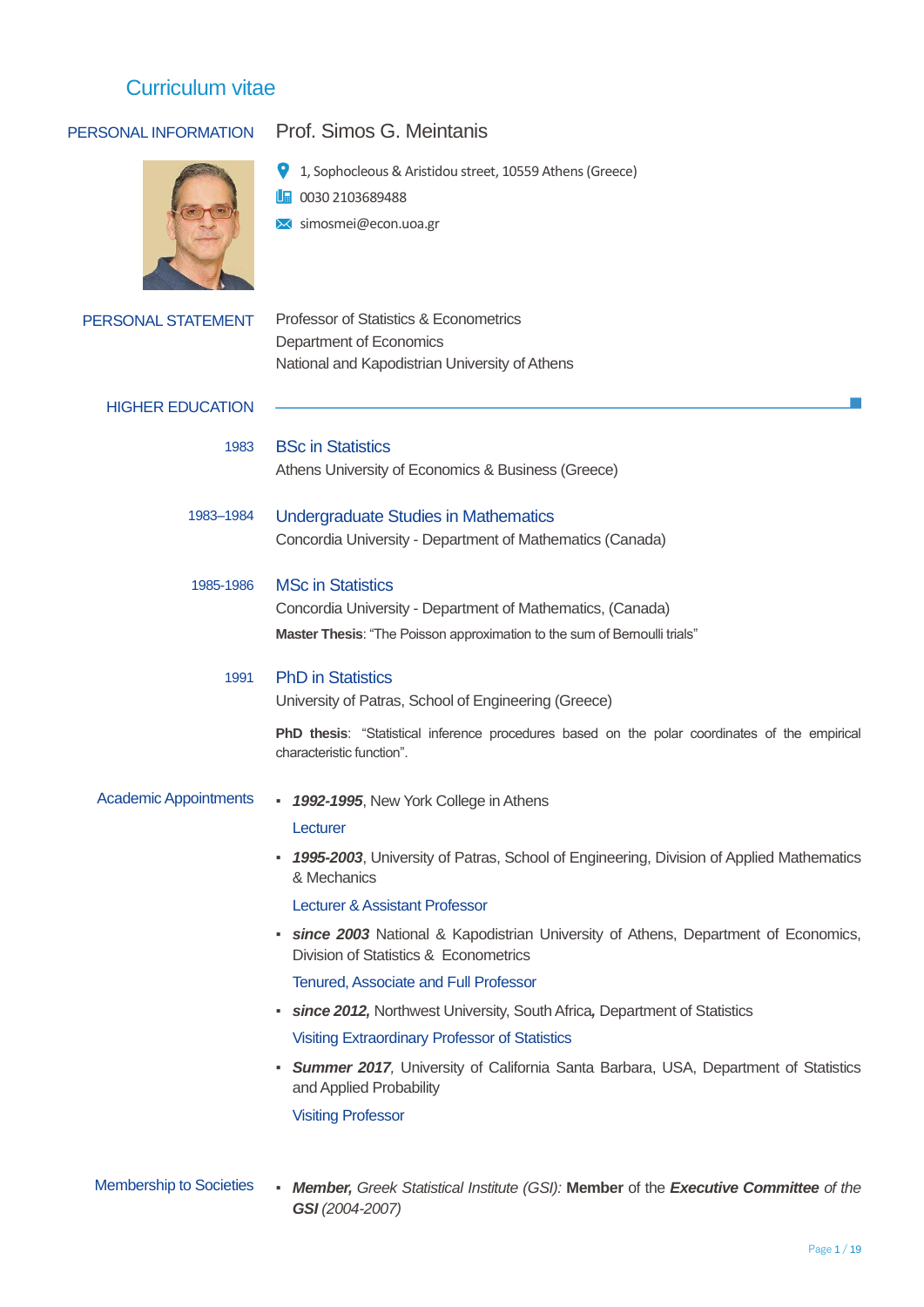- *Member* of the International Association for Statistical Computing
- *Member, Bernoulli Society for Mathematical Statistics and Probability (BS):* **Member** of the *European Regional Committee of the BS (2008-2012)*
- *International Society for Non-Parametric Statistics (ISNPS):* **Member** and Charting *Committee member of the ISNPS, (2010-2015)*
- *European Research Consortium for Informatics and Mathematics (ERCIM):* **Member and co-chair** of the ERCIM working group on "Goodness-of-Fit and Change-Point problems"
- *Member of the South African Statistical Association (SASA), member of the Multivariate Data Analysis Group of SASA.*
- *Member of the American Statistical Association*
- *Member of the Institute of Mathematical Statistics*
- **Elected Member** *of the International Statistical Institute (ISI)*
- *Member, Society for Financial Econometrics (SoFiE)*
- *Member, HKMetrics group of Econometrics and Statistics*

Service in Scientific Journals **·** *Reviewing* (indicative list of journals) ▫ *Journal of Business and Economic Statistics* ▫ *Journal of the American Statistical Association* ▫ *Computational Statistics and Data Analysis*

- *Statistics & Computing*
- *Computational Statistics*
- *Annals of the Institute of Statistical Mathematics*
- *Statistics and Probability Letters*
- *Statistical Papers*
- *Statistics*
- *Communications in Statistics*
- *Journal of Statistical Planning and Inference*
- *Journal of Non-Parametric Statistics*
- *Journal of Applied Statistics*
- *Journal of Multivariate Analysis*
- *Scandinavian Journal of Statistics*
- *Metrika*
- *TEST*
- *Metron*
- *SORT*
- *Hacet Journal*
- *Brazilian Journal of Probability and Statistics*
- *Journal of Statistical Computation and Simulation*
- *Reviewer for:*
	- "*Mathematical Reviews"*
	- " *Oxford University Press"*
	- " *Wiley and Sons"*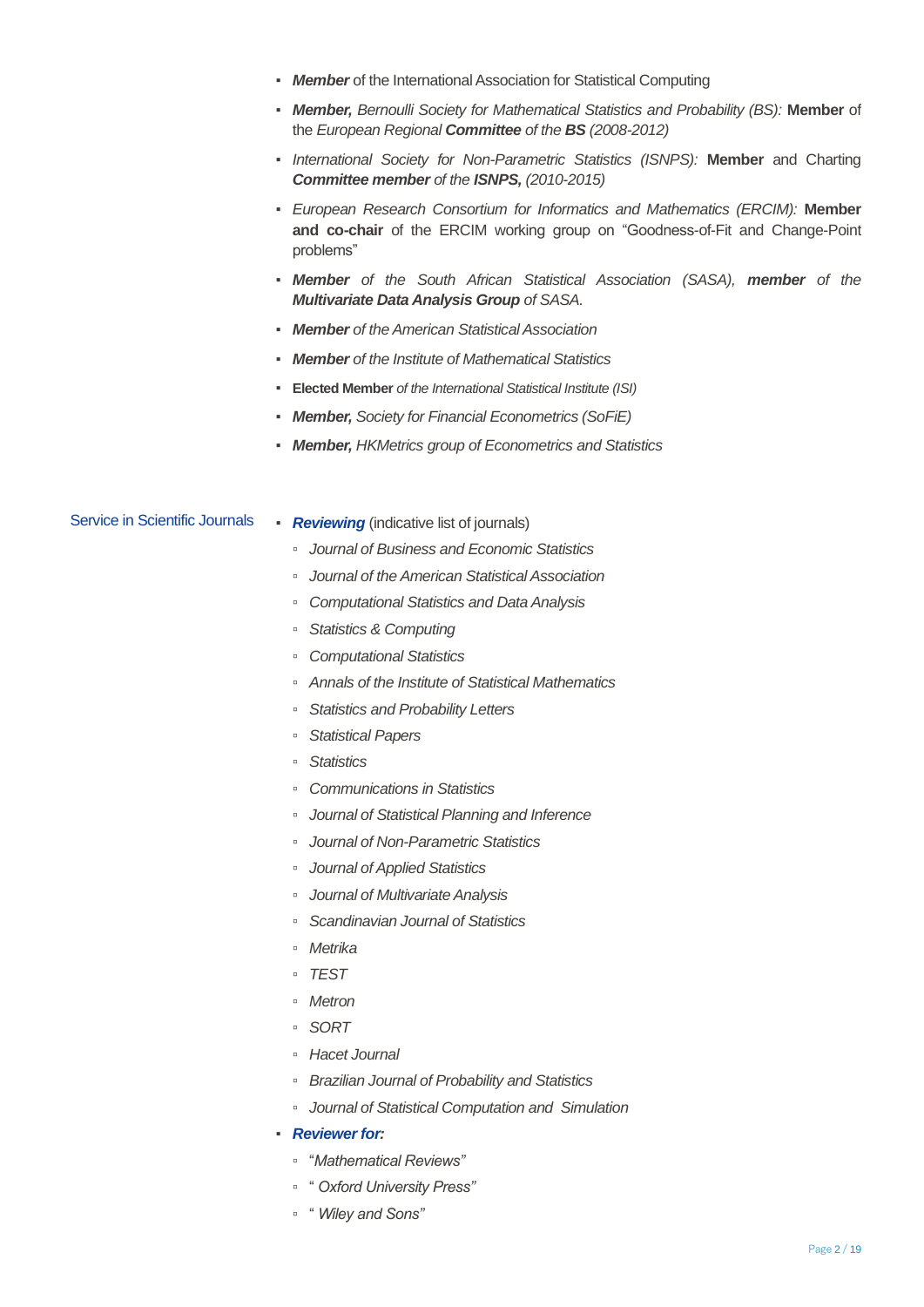▫ " *Taylor and Francis"*

## ▪ *Editorial board member*

- *Scandinavian Journal of Statistics (since 2020)*
- *South African Statistical Journal (since 2015)*
- *Statistics & Probability Letters (2016-2019)*
- *Journal of Statistical Theory and Practice ( 2012-2020)*
- *Computational Statistics & Data Analysis (2012-2016)*
- *Communications in Statistics-Theory & Methods (2009-2012)*
- *Communications in Statistics-Simulation & Computation (2009-2012)*

### Teaching ▪ **Concordia University, Canada (1984-1986)**

Calculus I, Calculus for Business & Economics

### ▪ **New York College, Athens (1992-1995)**

Calculus, Advanced Calculus, Probability & Statistics

- **University of Patras (1995-2003)**
	- School of Engineering, Departments of Computer Engineer & Informatics, Chemical Engineer, Civil Engineer, and Architectural Engineer.

Mathematical Analysis, Differential Equations, Linear Algebra, Applied Mathematics, Mathematics for Engineers, Probability, Statistics, Statistical Data Analysis.

▫ School of Science, Department of Mathematics

Linear Models (Graduate Course)

▫ School of Economics and Business, Department of Economics

Mathematics for Economists

▪ **University of Athens (Since 2003)**

Statistics, Advanced Statistics, Econometrics, Multivariate Statistical Methods, Statistical Models for Economists, Statistical Computing (PhD Course), Statistical & Econometric Modeling (PhD Course)

▪ **North-West University, South Africa (2015)**

Time Series: GARCH Models

▪ **University of California, Santa Barbara (2017)**

Probability & Statistics

## MSc and PhD Committees • Daniel Gaigall (current): «On selected problems in multivariate analysis». *External reviewer for Habilitation*, University of Hannover.

- Christos Papadimitriou (current): «Goodness-of-Fit Tests in Stochastic Production Frontier Models». *PhD Thesis Supervisor,* University of Athens.
- Marike Cockeran (2020): «Goodness-of-Fit Tests for Lifetime Models». *PhD Thesis Co-***Supervisor, North-West University, South Africa.**
- Charl Pretorius (2017): «On a New Method for Constructing Bootstrap Confidence Bounds». *PhD Thesis* **External Examiner,** North-West University, South Africa.
- Tewfik Lounis (2015): «Inference in ARCH Models: Asymptotically Optimal Local Tests». **PhD Thesis Committee Member, University of Lorraine, France.**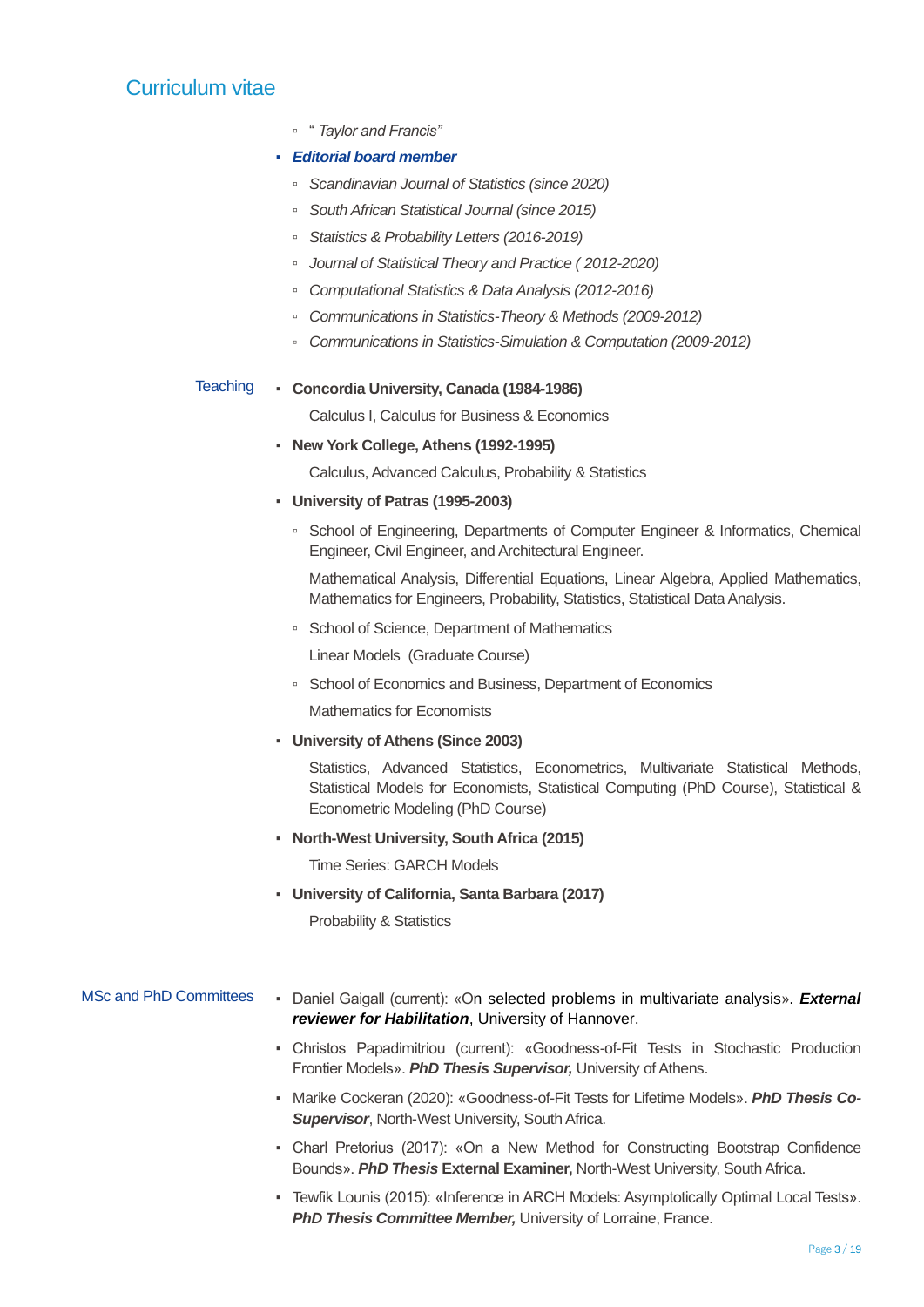- Mofei Jia (2014): «Heavy-tailed Phenomena and Tail Index Inference». *PhD Thesis Committee Member,* University of Trento, Italy.
- Κ. Fragiadakis (2009): «Contribution to Statistical Analysis via Exponentially Transformed Observations and Applications». *PhD Thesis Supervisor,* University of **Athens**
- E. Vasiliou (2009): «Goodness-of-fit methods for difference data with applications to Econometrics». *PhD Thesis Committee Member,* University of Athens.
- James S. Allison (2008): «Bootstrap-based Hypothesis Testing». *PhD Thesis* **External Examiner,** North-West University, South Africa.
- A. Kalioras (2007): «Statistical inference in continuous statistical models with applications to reliability». *PhD Thesis Committee Member,* School of Engineering, University of Patras.
- P. Kordalis (2007): «The effects of derivatives on the volatility of stock indices». *MSc*  **Thesis Supervisor, University of Athens.**
- E. Milona (2002): «Alternative methods of regression». *MSc Thesis Supervisor,*  University of Patras, Department of Mathematics.
- S. Malefaki (2001): «Tests of multivariate symmetry based on the empirical characteristic function». *MSc Thesis Supervisor,* University of Patras, Department of Mathematics.

*I have also served as external referee to promotion committees in Europe, the USA, and South Africa:*

| North West University, South<br>Africa             | 2017: Promotion of James Allison<br>2019: Promotion of Leonard Santana<br>2020: Promotion of J. Visagie |
|----------------------------------------------------|---------------------------------------------------------------------------------------------------------|
| University of the Free State,<br>South Africa      | 2021: Recruitment of Associate Professor                                                                |
| <b>Southern Methodist University</b><br><b>JSA</b> | 2020: Tenure of C. Potgieter                                                                            |

*I was also referee for assessment of several research standings/ proposals with research institutions in Canada, Australia, and South Africa. (Some details are confidential).* 

| <b>National Research Foundation</b><br><b>South Africa</b>     | Assessment of Individual Research Standing 2016 |
|----------------------------------------------------------------|-------------------------------------------------|
| <b>National Research Foundation</b><br>South Africa            | Assessment of Individual Research Standing 2020 |
| National Science and Engineering<br>Research Council, Canada   | Assessment of Individual Research Proposal 2020 |
| <b>International Visitor Program</b><br><b>UNSW, Australia</b> | Assessment of Group Research Proposal 2020      |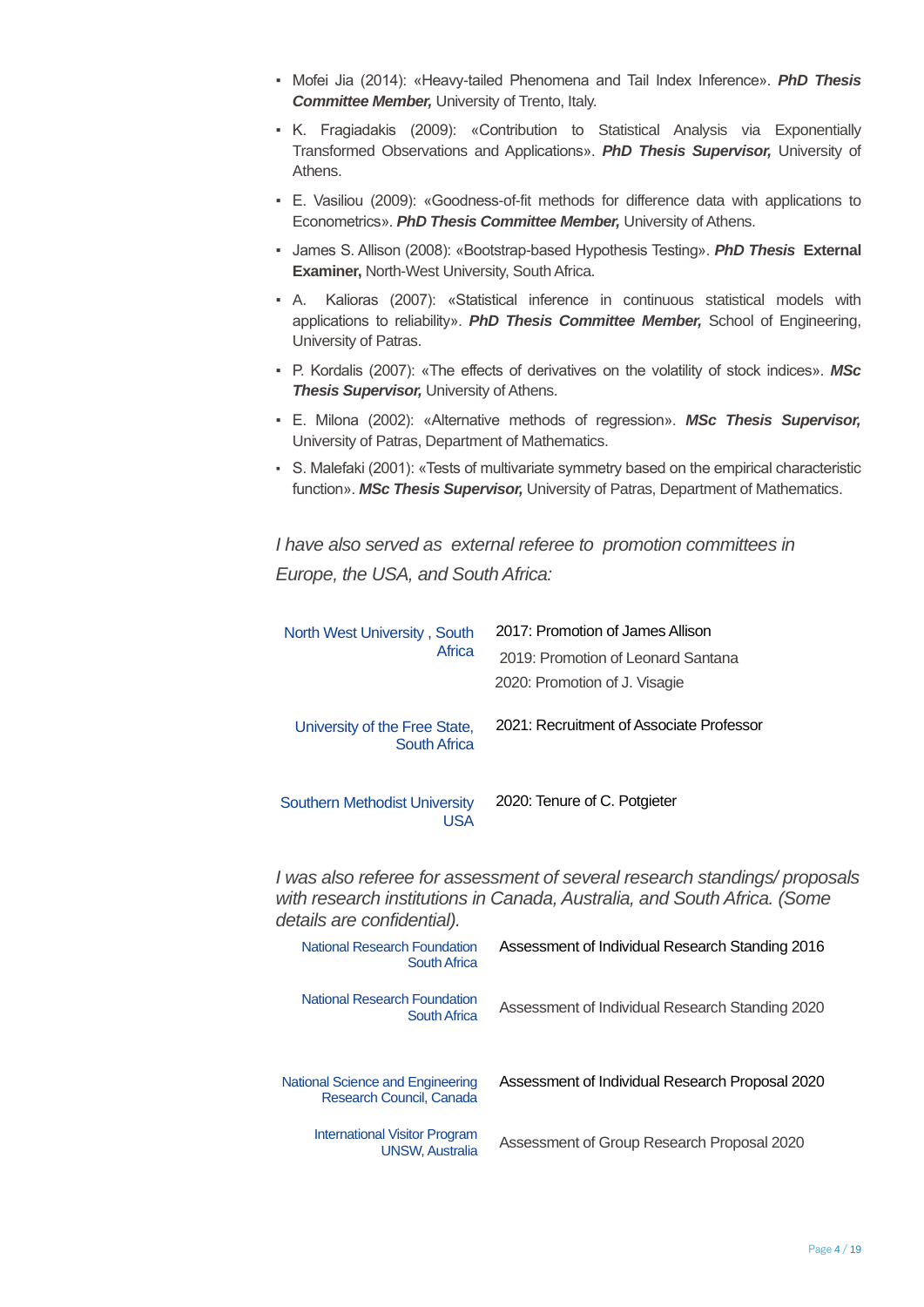#### Research - International Research Invitations

I have many research collaborations around the world from North America to Russia and from Norway to South Africa. My closest ties are with KIT in Karlsruhe (Germany), with Charles University in Prague (Czech Republic), with North-West University (South Africa), and with the University of Seville (Spain). Over the years I have been invited to give talks and teach short courses in these and other universities (the invitation includes accommodation and travel costs). A list of these universities and invitation dates follows:

- *Karlsruhe*: University of Karlsruhe, Institute of Stochastics (2000, 2002, 2009, 2012, 2017).
- *Prague*: Charles University of Prague, Dept. of Statistics (2004, 2007a, 2007b, 2008, 2012, 2019).
- *Durham*: University of Durham (UK), Dept. of Math. Sciences (2008, 2010, 2011a, 2011b, 2013).
- *Potchefstroom*: North West University, South Africa (2006, 2011, 2012, 2014, 2015, 2018, 2022).
- *Lille*: University of Lille III, Faculty of Mathematics, Economics and Social Sciences (2012, 2013).
- *Seville*: University of Seville, Department of Statistics and Operations Research (2014, 2016).
- *Trondheim*: National Technical University of Trondheim, Dept. of Mathematical Sciences (2004).
- *St. Petersburg*: St. Petersburg State University (2009).
- *Cape Town*: Stellenbosch University, South Africa (2012).
- *Newcastle*: Newcastle University (UK), School of Mathematics and Statistics (2013).
- *Kent*: Kent University (UK), School of Mathematics and Statistics (2013).
- **Nancy:** Universite de Lorraine (2015).
- *Brussels:* Universite Libre de Bruxelles (2015).
- *Seoul:* Seoul National University (2016)
- *Marseille* : Aix-Marseille Université (2016).
- *Hong Kong*: Hong Kong Baptist University (2017).
- *Santa Barbara*: University of California Santa Barbara (2017).
- *Beijing*: Beijing Normal University (2018).
- *Sydney*: University of New South Wales (2019)

 Selected Recent Publications Francq, C., Jimenez-Gamero, M.D. and Meintanis. S.G. (2017): "Tests for conditional ellipticity in multivariate GARCH Models", *J. Econometrics*, 196, 305-319.

> Hlavka, Z, Huskova, M, Kirch, C., and Meintanis. S.G. (2017): "Fourier-type tests involving martingale difference processes". *Econometric Reviews,* 36, 468-492.

Chen, F., Meintanis, S.G., Zhu, LX. (2019): "On some characterizations of, and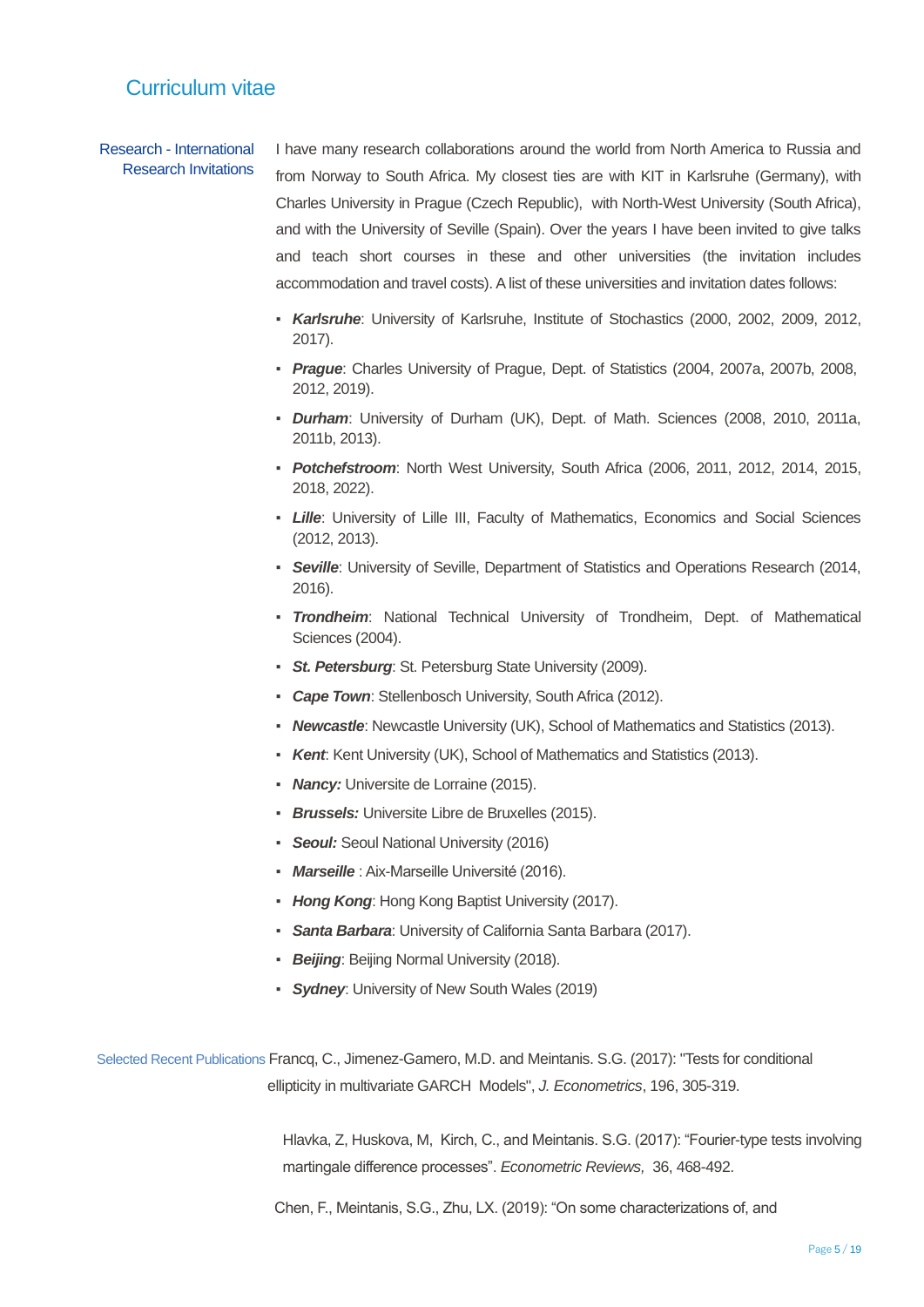multidimensional criteria for testing homogeneity, symmetry and independence". *J.Multivar.Anal*., *173*, 125-144.

Henze, N., Jimenez-Gamero, M.D., Meintanis, S.G. (2019): "Characterizations of multinormality and corresponding tests of fit, including for GARCH models". *Econometric Theory, 35,* 510-546.

Meintanis, S.G. and Verdebout, T. (2019): "Le Cam maxmin tests for symmetry of circular data based on the characteristic function". *Statistica Sinica 29,* 1301-1320*.*

Jammalamadaka, S.R., Meintanis, S.G, Verdebout, T. (2020): "On new Sobolev tests of uniformity for circular and spherical data". *Bernoulli* 26, 2226-2252.

Publications in Refereed Scientific Journals

My research focuses basically on what could be called statistical methodology. Specific areas of research include, but are not limited to, goodness-of-fit, statistical estimation, change-point analysis, regression, time-series, heavy-tailed distributions, conditional heteroskedasticity, circular statistics, and functional observations. A more detailed picture of my research output may be drawn from the list of publications that follows.

**J1.** S.G. Meintanis and I.A. Koutrouvelis (1990). "Adaptive estimation of the center of symmetry based on the empirical characteristic function", *Commun.Statist-Theory Meth*. 19(1), 381-394.

**J2.** S.G. Meintanis and I.A. Koutrouvelis (1991). "Inference procedures based on the polar coordinates of the empirical characteristic function", *Statistica* LI, n.2, 165-172.

**J3.** S.G. Meintanis and G.S. Donatos (1996). "On robustness and efficiency of certain statistics involving the empirical characteristic function", *Statist. Meth. & Applic.* 5(1), 149- 161.

**J4.** S.G. Meintanis and G.S. Donatos (1997). "A comparative study of some robust methods for coefficient-estimation in linear regression", *Comput.Statist.Dat.Anal*. 23, 525- 540.

**J5.** G.S. Donatos and S.G. Meintanis (1998)."Robust estimators of AR-models: A comparison", *Europ. Research Stud.* 1, 27-48.

**J6.** S.G. Meintanis and G.S. Donatos (1999). "Finite-sample performance of alternative estimators for autoregressive models in the presence of outliers", *Comput.Statist.Dat.Anal*. 31, 323-339.

**J7**. I.A. Koutrouvelis and S.G. Meintanis (1999). "Testing for stability based on the empirical characteristic function with applications to financial data", *J.Statist.Comput.Simul.* 64, 275- 300.

**J8.** S.G. Meintanis and I.A. Koutrouvelis (1999). "Chi-squared tests of fit for generalized Poisson distributions based on the moment generating function", *InterStat* May Issue, 1-19.

**J9.** S.G. Meintanis (2001). "Goodness-of-fit tests for Cauchy distributions derived from the empirical characteristic function", *Statistica* LXI, n.2, 279-288.

**J10.** S.G. Meintanis and I.A. Koutrouvelis (2001). "Testing the fit to generalized Poisson distributions based on an empirical transform", *International Journal of Reliability, Quality & Safety Engineering* 8, 59-76.

**J11.** Ι.Α. Koutrouvelis and S.G. Meintanis (2002). "Estimating the parameters of Poissonexponential models", *Austral. & New Zealand J. Statist.* 44, 233-245.

**J12.** N. Henze and S. G. Meintanis (2002). "Tests of fit for exponentiality based on the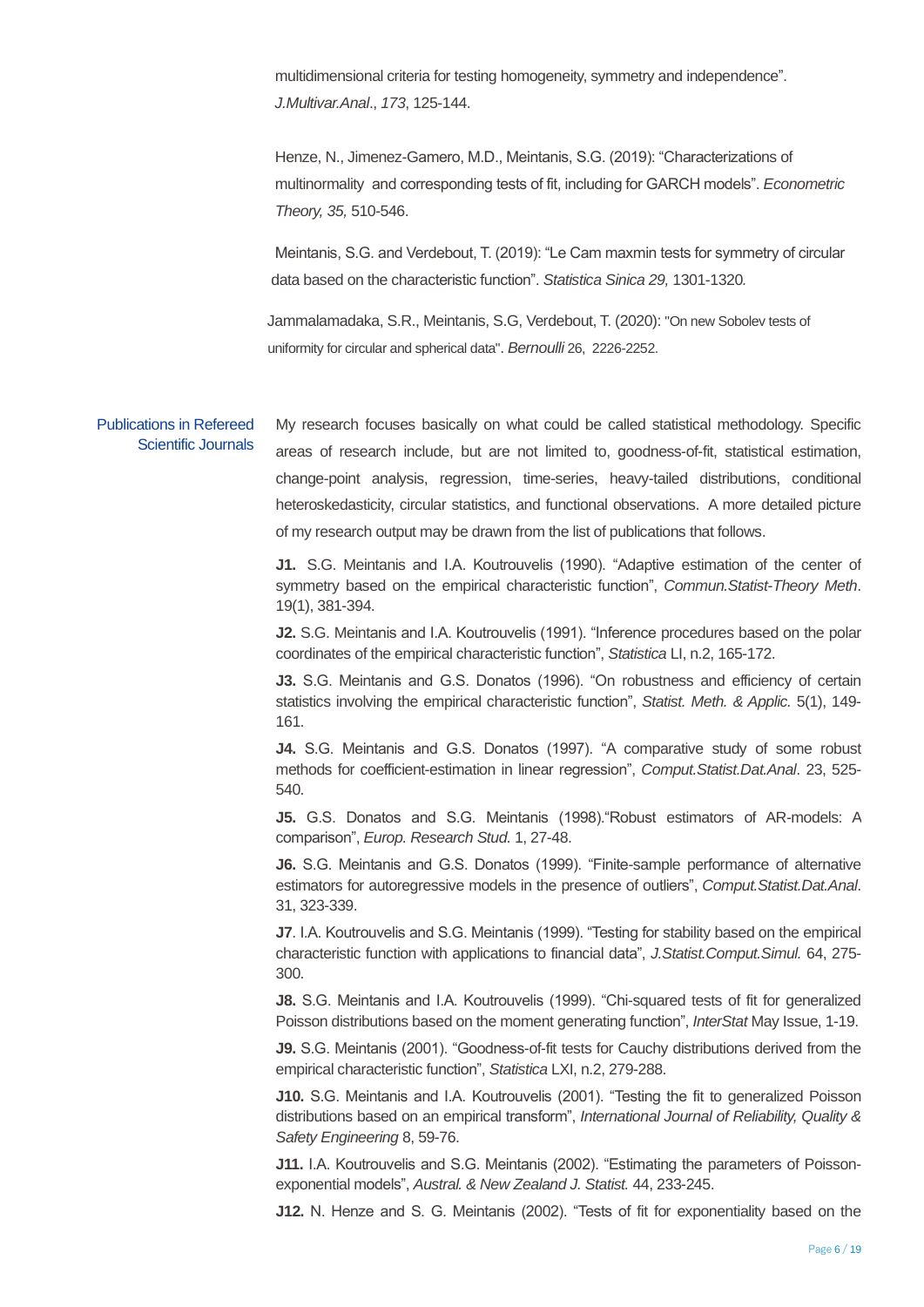emprirical Laplace transform", *Statistics* 36, 147-161.

**J13.** N. Henze and S. G. Meintanis (2002). "Goodness-of-fit tests based on a new characterization of the exponential distribution", *Commun.Statist.-Theory Meth.* 31, 1479- 1497.

**J14.** S. G. Meintanis and G. Iliopoulos (2002). "Tests of fit for the Rayleigh distribution based on the empirical Laplace transform". *Ann. Instit. Statist. Math.* 55, 137-151.

**J15.** S. G. Meintanis and G. Iliopoulos (2003). "Characterizations of the exponential distribution based on certain properties of its characteristic function". *Kybernetika* 39, 295- 298.

**J16.** N. Henze, B. Klar, and S. G. Meintanis (2003). "Invariant tests for symmetry about an unspecified point based on the empirical characteristic function", *J.Multivar. Anal*. 87, 275- 297.

**J17.** Meintanis, S.G. (2003). "Large-sample tests in negative binomial distributions with both parameters unknown", *InterStat* June Issue, 13-19.

**J18.** Meintanis, S.G. (2004). "A class of omnibus tests for the Laplace distribution based on the empirical characteristic function", *Commun.Statist.-Theory Meth.* 33, 925-948.

**J19.** Meintanis, S.G. (2004). "Goodness-of-fit tests for the logistic distribution based on empirical transforms", *Sankhya* 66, Part 2, 304-324.

**J20.** S. G. Meintanis and N. Ushakov (2004). "Binned goodness -of-fit tests based on the empirical characteristic function", *Statist.Probab.Lett.* 69, 305-314.

**J21.** Meintanis, S.G. (2005). "Consistent tests for symmetric stability with finite mean based on the empirical characteristic function", *J.Statist.Plann.Inferen.*128, 373-380.

**J22.** N. Henze and S. G. Meintanis (2005). "Recent and classical tests for exponentiality: A partial review with comparisons", *Metrika* 61, 29-45.

**J23.** Klar. B. and S. G. Meintanis (2005). "Tests for normal mixtures based on the empirical characteristic function", *Comput.Statist.Dat.Anal*. 49, 227-242.

**J24.** S. G. Meintanis (2005). "Permutation tests for homogeneity based on the empirical characteristic function", *Journal of Nonparametric Statistics* 17, 583-592.

**J25.** Koutrouvelis I.A., Canavos G.C., and Meintanis S.G. (2005). "Estimation in the threeparameter Inverse Gaussian Distribution", *Comput.Statist.Dat.Anal*. 49, 1132-1147.

**J26.** Meintanis, S.G. and Bassiakos, Y. (2005). "Goodness-of-fit tests for additively closed count models with an application to the generalized Hermite distribution", *Sankhya* 67, 538- 552.

**J27.** S.G. Meintanis (2005). "Omnibus tests for strictly positive stable laws based on the empirical Laplace transform", *Mathematical Methods of Statistics* 14, 468-478.

**J28.** Huskova, M. and Meintanis S.G. (2006). "Change point analysis based on empirical characteristic functions", *Metrika* 63, 145-168.

**J29.** Meintanis, S.G. and Bassiakos, Y. (2007). "Data-transformation and test of fit for the generalized Pareto hypothesis", *Commun.Statist-Theor.Meth*.,36, 833-849.

**J30.** S.G. Meintanis (2005). "Transform methods for testing the negative Binomial hypothesis", *Statistica*, LXV, no. 3, 293-300.

**J31.** Huskova, M. and Meintanis S.G. (2006). "Change point analysis based on the empirical characteristic functions of ranks", *Sequential Analysis* 25, 421-436.

**J32.** Meintanis, S.G., Nikitin, Ya.Yu. and Tchirina A. (2007). "Tests for exponentiality against NBRUE alternative life distributions", *International Journal of Statistics & Management System* 2, 31-43.

**J33.** Meintanis, S.G. (2006)."Efficient moment-type estimation in exponentiated laws",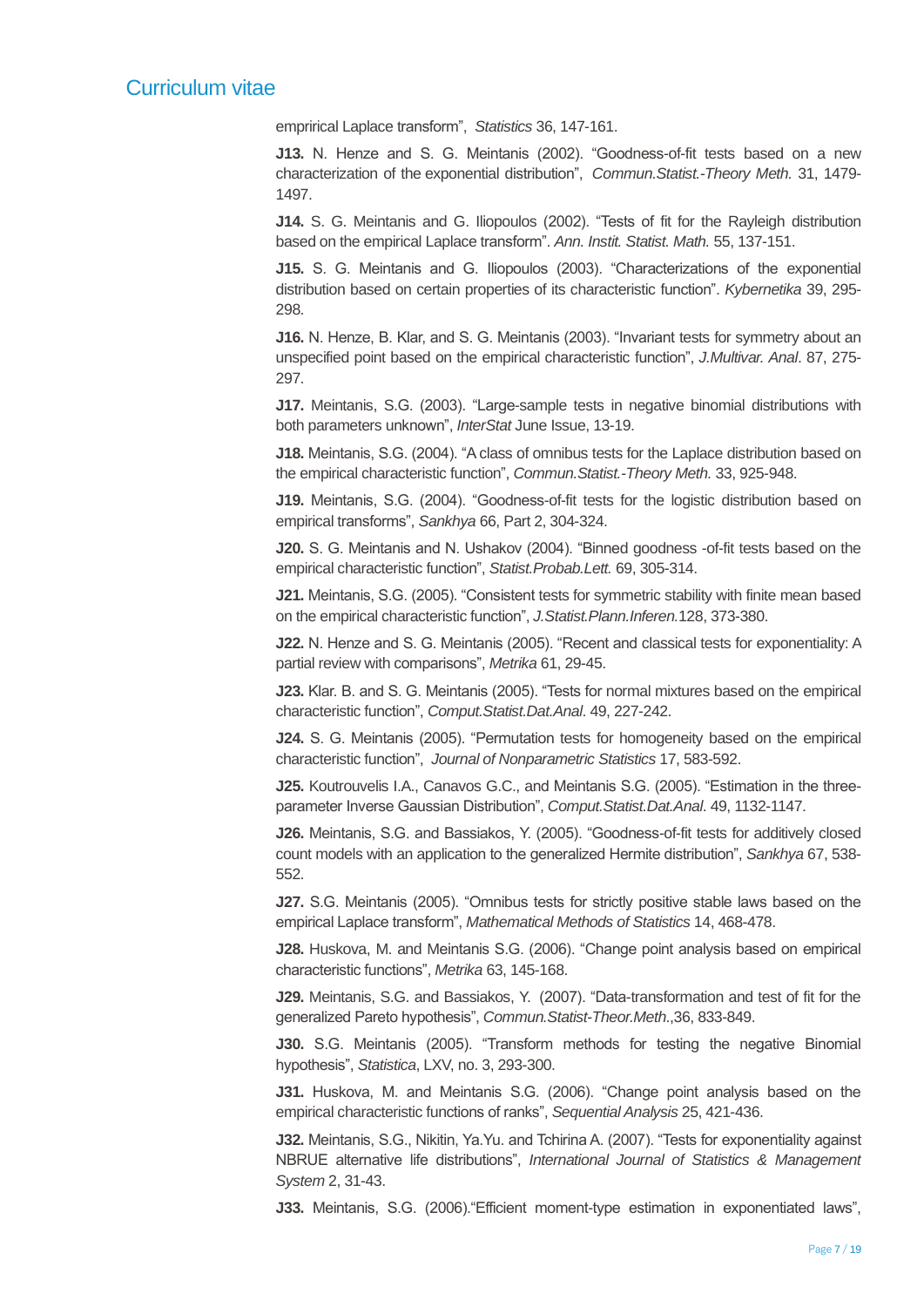*Math.Meth.Statist.* 15, 444-455.

**J34.** S.G. Meintanis (2007). "A new goodness-of-fit test for certain bivariate distributions applicable to traffic accidents", *Statistical Methodology* 4, 22-34.

**J35.** Meintanis, S.G. and Swanepoel, J. (2007). "Bootstrap goodness-of-fit tests with estimated parameters based on empirical transforms", *Statistics & Probability Letters* 77, 1004-1013.

**J36.** S.G. Meintanis (2007). "A Kolmogorov-Smirnov type test for Skew Normal distributions based on the empirical moment generating function", *J.Statist.Plann.Inferen.*  137, 2681-2688.

**J37.** Meintanis, S.G. (2007)."Τest of fit for the Marshall-Olkin distribution with applications", *J.Statist.Plann.Inferen.* 137, 3954-3963.

**J38.** Meintanis, S.G., Nikitin, Ya.Yu. and Tchirina A. (2007). "Testing exponentiality against a class of alternatives which includes the RNBUE distributions based on the empirical Laplace transform", *Journal of Mathematical Sciences* 145**,** 4871-4879.

**J39.** S.G. Meintanis (2007) "Test for exponentiality against Gamma and Weibull decreasing hazard rate alternatives", *Kybernetika* 43, 307-314.

**J40.** Huskova, M. and Meintanis S.G. (2007). "Omnibus tests for the error distribution in the linear regression model". *Statistics* 41, 363-376.

**J41.** Meintanis, S.G. and Iliopoulos, G. (2008). "Fourier methods for testing multivariate independence", *Comput.Statist.Dat.Anal.* 52*,* 1884**-**1895.

**J42.** S.G. Meintanis (2008). "A new approach of goodness-of-fit testing for exponentiated laws applied to the generalized Rayleigh distribution", *Comput.Statist.Dat.Anal.,* 52, 2496- 2503.

**J43.** S.G. Meintanis (2008). "Moment-type estimation for positive stable laws with applications", *IAENG Inter.J.Appl.Math.*, 38, 26-29.

**J44.** S.G. Meintanis (2008). "A new powerful method of assessing the fit to lognormal populations", *Commun.Statist-Theor.Meth*., 37, 1948-1958.

**J45.** Huskova, M. and Meintanis S.G. (2008). "Tests for the multivariate k-sample problem based on the empirical characteristic function ". *J.Non parametr. Statist*, 20, 263-277.

**J46.** S.G. Meintanis (2008). "Νew inference procedures for generalized Poisson distributions". *J.Appl.Statist*., 35, 751-762.

**J47.** Meintanis, S.G. and Nikitin, Ya.Yu. (2008)."A class of count models and a new test for the Poisson distribution consistent in it", *J. Statist.Plann. Inferen.*, 138, 3722-3732.

**J48**. Huskova, M. and Meintanis, S.G. (2008). "Testing procedures based on the empirical characteristic function I: Goodness-of-fit, testing for symmetry and independence", *Tatr. Mt. Math.Publ. (Slovak Acad. Sci. Math. Inst.*, 39, 225-233.

**J49.** Huskova, M. and Meintanis, S.G. (2008). " Testing procedures based on the empirical characteristic function II: k-sample problem, change point problem ", *Tatr. Mt. Math.Publ. (Slovak Acad. Sci. Math. Inst.*, 39, 235-243.

**J50.** S.G. Meintanis (2008). "Tests for generalized exponential laws based on the empirical Mellin transform", *J. Statist. Comput. Simul.*, 78, 1077-1085.

**J51.** M. Braun, Meintanis, S., and Melas, V. (2008). "Optimal design approach to GMM estimation of parameters based on empirical transforms", *Intern.Statist.Rev*., 76, 387-400.

**J52.** S.G. Meintanis (2009). "Goodness-of-fit tests and minimum distance estimation via optimal transformation to uniformity", *J. Statist. Plann. Inferen.*, 139, 100-108.

**J53.** S.G. Meintanis (2009). "Goodness-of-fit testing by transforming to normality: Comparison between classical and characteristic function based methods", *J.Statist.Comput.Simul.***,** 79, 205-212.

**J54.** S.G. Meintanis (2009). "A unified approach of testing for discrete and continuous Pareto laws", *Statistical Papers*, 50, 569-580.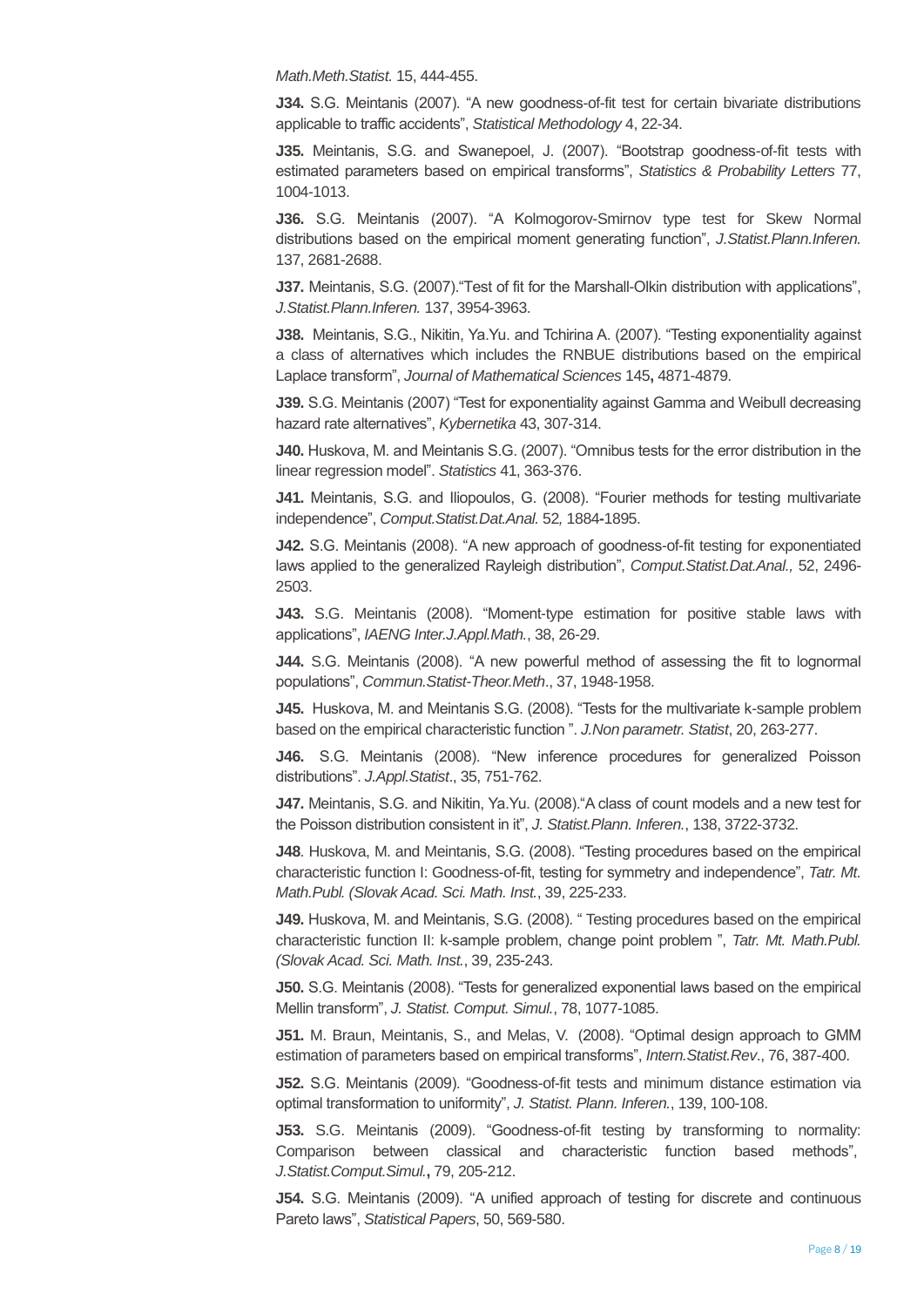**J55.** K. Fragiadakis and Meintanis, S.G. (2009). "Tests of fit for asymmetric Laplace distributions with applications", *Journal of Statistics: Advances in Theory and Applications*, 1, 49-63.

**J56.** K. Fragiadakis, D. Karlis, and S.G. Meintanis (2009). "Tests of fit for normal inverse Gaussian distributions", *Statist.Method*., 6, 553-564.

**J57.** Meintanis, S.G. (2010). "Inference procedures for the Birnbaum-Saunders distribution and its generalizations" *CSDA,* 54, 367-373.

**J58.** S.G. Meintanis and Iliopoulos, G. (2009). "The empirical moment process in testing for the generalized two-sided power distribution", *J.Statist.Theor. & Practice*, 3, 577-586.

**J59.** S.G. Meintanis (2008). "A consistent test for exponentiality based on the empirical moment process ", *Statistica*, LXIX, 49-57.

**J60.** S. G. Meintanis (2010). "Testing skew normality via the moment generating function", *Math.Meth.Statist*., 19, 64-72.

**J61.** Huskova, M. and Meintanis S.G. (2010). "Tests for the error distribution in nonparametric possibly heteroscedastic regression models", *Test*, 19, 92-112.

**J62.** Huskova, M. and Meintanis S.G. (2009). "Goodness-of-fit tests for parametric regression models based on empirical characteristic functions", *Kybernetika*, 45, 960-971.

**J63.** S.G. Meintanis (2009). "Tests for exponentiality based on a continuum of moment conditions", *Kybernetika*, 45, 946-959.

**J64.** S.G. Meintanis (2009). "Tests for a class of life distributions defined via the Laplace transform", *Sankhya*, 71, 122-135.

**J65.** Henze, N. and Meintanis, S.G. (2010). "A characterization and a class of omnibus tests for the exponential distribution based on the empirical characteristic function", *J.Math.Scienc*., 167, 588-595.

**J66.** Meintanis. S.G., and Tsionas, E. (2010). "Testing for the generalized normal-Laplace distribution with applications", C*omput. Statist. Dat. Anal.* 54, 3174-3180.

**J67.** Meintanis. S.G., and Hlavka, Z. (2010): "Goodness-of-fit test for bivariate and multivariate skew-normal distributions", S*cand. J. Statist*., 37, 701-714.

**J68.** Fragiadakis, K., and Meintanis, S.G. (2011): "Goodness-of-fit tests for multivariate Laplace distributions", *Mathematical & Computer Modelling*, 53, 769-779.

**J69.** Hlavka, Z., Huskova, M. and Meintanis. S.G. (2011): "Testing independence in nonparametric regression models", *J.Multivar.Anal.*, 102, 816-827.

**J70.** Klar, B., Lindner, F. and Meintanis, S.G. (2012): "Specification tests for the error distribution in GARCH models", *Comput.Statist.Dat.Anal. 56,* 3587-3598.

**J71.** Huskova, M. and Meintanis. S.G. (2012): "Tests for symmetric error distribution in linear and non-parametric regression models", *Commun.Statist.-Simul. Comput. 41,* 833- 851*.*

**J72.** Meintanis. S.G. (2011): "Specification tests for the Poisson distribution with a stochastic parameter", *Open Statistics and Probability Journal 3*, 27-30.

**J73.** Meintanis. S.G., and Taufer, E. (2012): "Inference procedures for stable-Paretian stochastic volatility models", *Mathematical & Computer Modelling 55,* 1199-1212.

**J74.** S.G. Meintanis (2011): "Testing for normality with panel data", *J. Statist. Comput. Simul*., 81, 1745-1752.

**J75.** Ebner, B., Henze, N., and Meintanis, S.G (2012): "Goodness -of-fit tests for the Gamma distribution based on the empirical Laplace transform", *Commun.Statist.- Theor.Meth*. 41, 1543-1556.

**J76.** Meintanis. S.G., and Portnoy, S. (2011): "Specification tests in mixed effects models",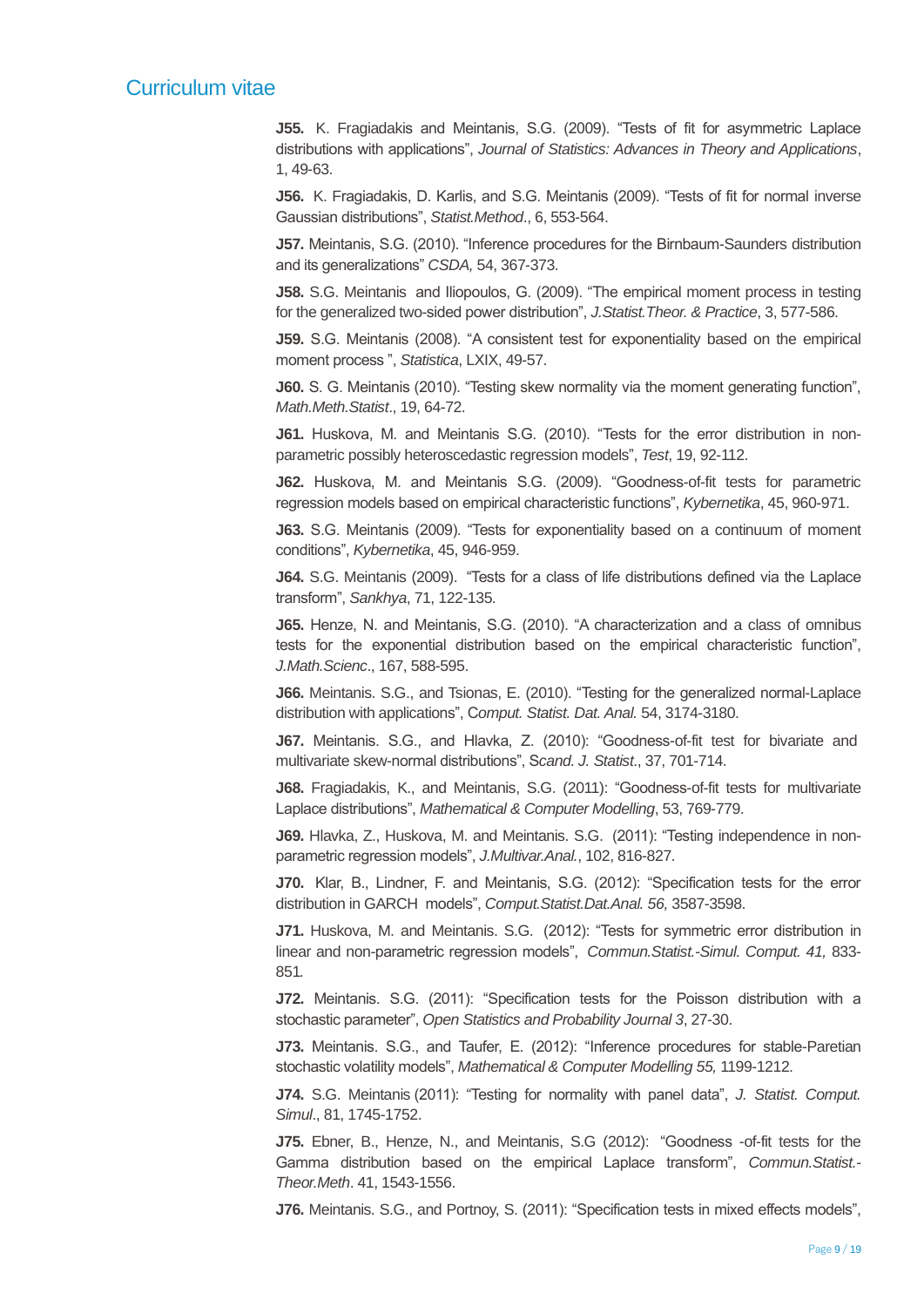*J. Statist. Plann. Inferen 141*, 2545-2555.

**J77.** Klar, B. and Meintanis. S.G. (2012): "Specification tests for the error distribution in generalized linear models". *Comput. Statist*. 27, 251-267.

**J78.** Meintanis, S.G. and Einbeck, J. (2012): "Goodness-of-fit tests in semi-Linear models", *Statistics and Computing*, 22, 967-979.

**J79.** Hlavka, Z., Huskova, M., Kirch, C. and Meintanis, S.G. (2012): "Monitoring changes in the error distribution of autoregressive models based on Fourier methods". *Test* 21, 605- 634.

**J80.** Fragiadakis. K., Karlis, D. and Meintanis, S. G. (2013): "Inference procedures for the variance gamma model and applications". *J. Statist. Comput. Simul*., 83, 555-567.

**J81.** Meintanis, S.G., Swanepoel, J., and Allison, J. (2014): "The probability weighted characteristic function and goodness-of-fit testing ". *J. Statist. Plann. Inferen,*146, 122-132.

**J82.** Meintanis, S.G., Jimenez-Gamero, M.D., Alba-Fernandez, V. (2014): "A class of goodness-of-fit tests based on transformation". *Commun.Statist.-Theor.Meth.,*43, 1708- 1735 *.*

**J83.** Meintanis, S.G., and Einbeck, J. (2015): "Validation tests for semiparametric models". *J. Statist.Comput.Simul*.,85, 131-146.

**J84.** Henze, N., Hlavka, Z, and Meintanis. S.G. (2014): "Testing for spherical symmetry via the empirical characteristic function". *Statistics*, 48, 1282-1296.

**J85.** Meintanis S.G. (2013) : "Comments on: An updated review of goodness-of-fit tests for regression models". *TEST*, 22, 432-436.

**J86.** Goldmann, C., Klar, B., Meintanis, S.G. (2015): "Data transformations and goodnessof-fit tests for type-II right censored samples". *Metrika*, 78, 59-83.

**J87.** Meintanis, S.G. and Karlis, D. (2014): "Validation tests for the innovation distribution in INAR time series models". *Computat. Statist.*, 29, 1221-1241.

**J88.** Hudecova, S., Huskova, M, and Meintanis. S.G. (2015) : "Tests for time series of counts based on the empirical probability generating function". *Statistics*, 49, 316-337.

**J89.** Meintanis, S.G., Allison, J., and Santana, L. (2016) : "Diagnostic tests for the distribution of random effects in multivariate mixed effects models". *Commun.Statist.- Theor.Meth.* , 45, 201-215.

**J90.** Meintanis, S.G. and Tsionas, E.G. (2015): "Approximately distribution-free diagnostic tests for regressions with survival data". *J. Statist. Theor.Practice*, 9, 479-488.

**J91.** Meintanis. S.G., Ngatchou-Wandji, J. and Taufer, E. (2015): "Goodness-of-fit tests for multivariate stable distributions based on the empirical characteristic function". *J. Multivar.Anal*., 140, 171-192.

**J92.** Meintanis, S.G., and Stupfler, G. (2015): "Transformations to symmetry based on the probability weighted characteristic function". *Kybernetika*, 51, 571-587.

**J93.** Meintanis, S.G., and Ushakov, N.G. (2016) : "A probability weighted empirical characteristic function and applications". *Statist. Probab. Lett*., 108, 52-61.

**J94.** Meintanis. S.G. (2016): "A review of testing procedures based on the empirical characteristic function". *South African Statistical Journal*, 50, 1-14. (Invited paper, with discussion).

**J95.** Meintanis. S.G. (2016): "Rejoinder on: A review of testing procedures based on the empirical characteristic function". *South African Statistical Journal*, 50, 37-41.

**J96.** Hlavka, Z., Huskova, M., Kirch, C. and Meintanis, S.G. (2016): " Bootstrap procedures for on-line monitoring of changes in autoregressive models". *Commun.Statist.- Simul.Comput*., 45, 2471-2490.

**J97.** Francq, C. and Meintanis. S.G.(2016): "Characteristic-function based estimation of power GARCH models with stable-Paretian innovation distribution". *Metrika*, 79, 389-424.

**J98.** Meintanis, S.G., Allison, J., and Santana, L. (2016): "Goodness-of-fit tests for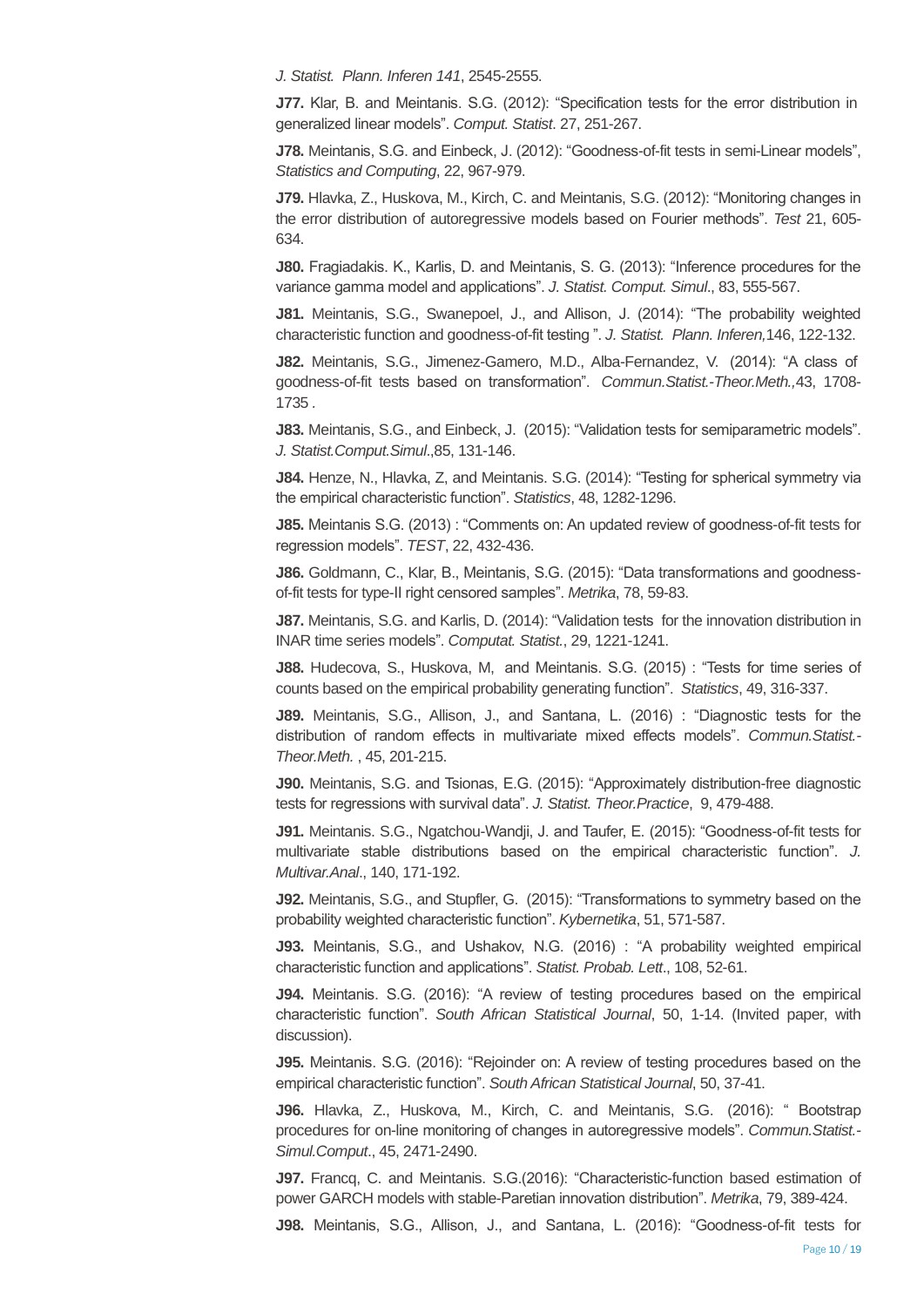semiparametric and parametric hypotheses based on the probability weighted empirical characteristic function". *Statistical Papers*, 57, 957-976.

**J99.** Francq, C., Jimenez-Gamero, M.D. and Meintanis. S.G. (2017): "Tests for conditional ellipticity in multivariate GARCH Models", *J. Econometrics*, 196, 305-319.

**J100.** Hlavka, Z, Huskova, M, Kirch, C., and Meintanis. S.G. (2017): "Fourier-type tests involving martingale difference processes". *Econometric Reviews,* 36, 468-492.

**J101.** Dalla, V., Bassiakos, Y., and Meintanis. S.G. (2017): "Characteristic-function based estimation of GARCH models with heavy-tailed innovations". *Commun.Statist.- Simul.Comput*., 46, 2733-2755.

**J102.** Einbeck, J. and Meintanis, S.G. (2017) : "Self-consistency-based tests for bivariate distributions". *J. Statist. Theor. Practice*,11, 478-492.

**J103.** Hudecova, S., Huskova, M, and Meintanis. S.G. (2017): "Tests for structural changes in time series of counts". *Scand. J. Statist*., 44, 843-865.

**J104.** Wornowizki, M., Fried, R., and Meintanis, S.G. (2017): "Fourier methods for analysing piecewise constant volatilities". *ASTA-Adv. Statist. Anal*., 101, 289-308.

**J105.** Huskova, M., Meintanis, S.G. and Allison, J.S. (2018): "Testing the adequacy of semiparametric transformation models". *TEST*, 27, 70-94.

**J106.** Ebner, B., Klar, B. and Meintanis. S.G. (2018): "Fourier inference for stochastic volatility models with heavy-tailed innovations". *Statistical Papers*, *59*, 1043-1060.

**J107.** Meintanis, S.G., Huskova, M. and Jimenez-Gamero (2018): "2nd workshop on goodness-of-fit and change point problems: Editorial". *Test, 27*, 1-2.

**J108.** Henze, N., Kirch, C., Meintanis, S.G. (2018): "Editorial: Papers of the 3rd workshop on goodness-of-fit and change point problems". *Metrika*, *81*, 587-588.

**J109.** Huskova, M., Meintanis, S.G., Neumeyer, N. and Pretorius, C. (2018): "Independence tests in semi-parametric transformation models". *South African Statistical Journal, 52,* 1-13*.*

**J110.** Meintanis, S.G., Ngatchou-Wandji, J., Allison, J. (2018): "Testing for serial independence in vector autoregressive models". *Statist. Papers*, 59, 1379-1410.

**J111.** Chen, F., Meintanis, S.G., Zhu, LX. (2019): "On some characterizations of, and multidimensional criteria for testing homogeneity, symmetry and independence". *J.Multivar.Anal*., *173*, 125-144.

**J112.** Jiang, Q., Huskova, M., Meintanis, S.G., Zhu, LX. (2019): "Asymptotics, finite-sample comparisons and applications for two-sample tests with functional data". *J.Multivar.Anal*.

*170,* 202-220.

**J113.** Henze, N., Jimenez-Gamero, M.D., Meintanis, S.G. (2019): "Characterizations of multinormality and corresponding tests of fit, including for GARCH models". *Econometric Theory, 35,* 510-546..

**J114.** Meintanis, S.G. and Verdebout, T. (2019): "Le Cam maxmin tests for symmetry of circular data based on the characteristic function". *Statistica Sinica 29,* 1301-1320*.*

**J115.** Lee, S., Meintanis, S.G., Jo, M. (2019): "Inferential procedures based on the integrated empirical characteristic function". *Advances in Statistical Analysis,* 103, 357-386.

**J116.** Jammalamadaka, S.R., Jimenez-Gamero, M.D, Meintanis, S.G. (2019): "A class of goodness--of--fit tests for circular distributions based on trigonometric moments". *SORT*  43, 317-336.

**J117.** Meintanis, S.G., Milosevic, B. and Obradovic, M. (2020): "Goodness-of-fit tests in conditional duration models". *Statistical Papers* 61, 123-140.

**J118.** Jammalamadaka, S.R., Meintanis, S.G, Verdebout, T. (2020): "On new Sobolev tests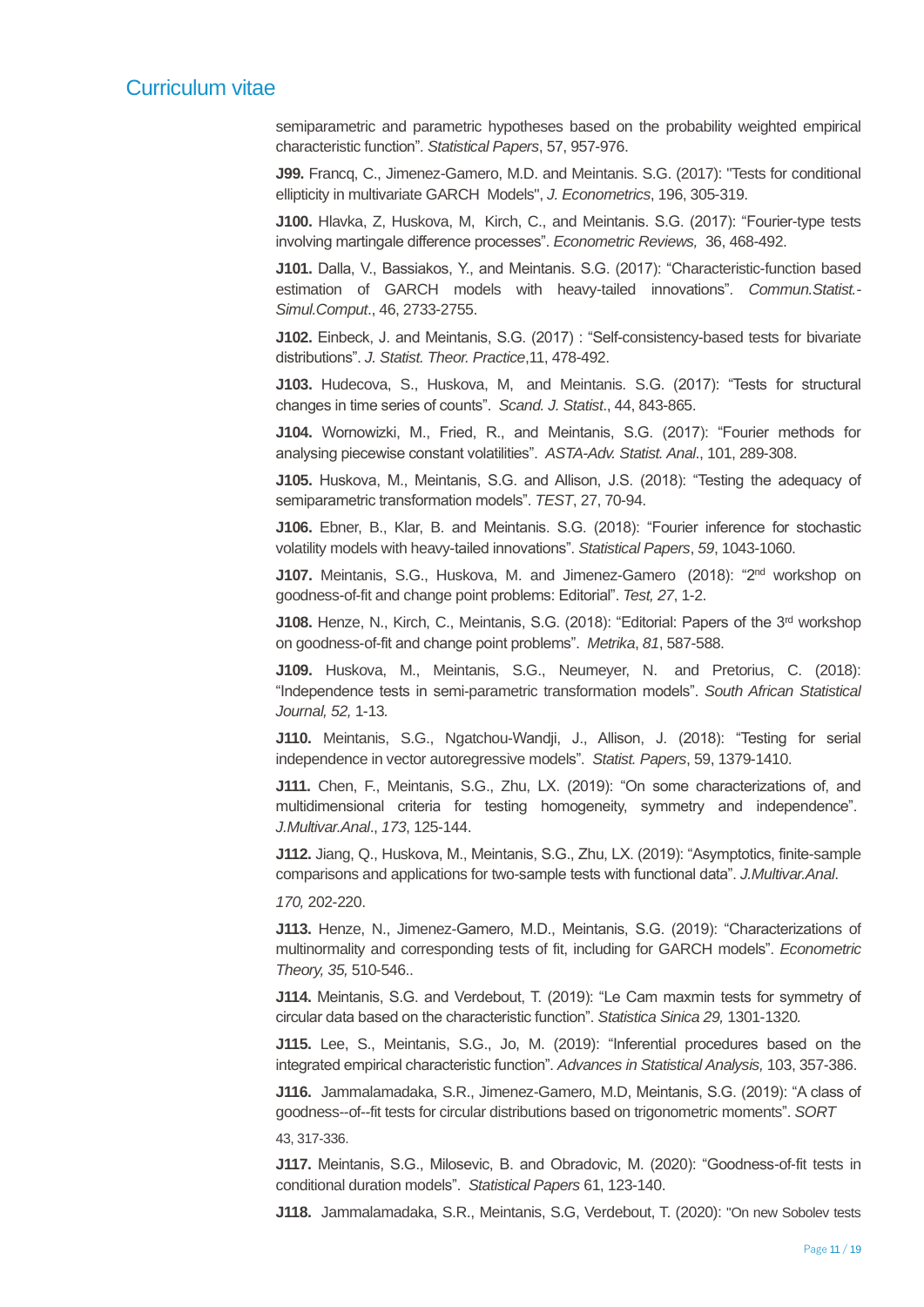of uniformity for circular and spherical data". *Bernoulli* 26, 2226-2252.

**J119.** Jimenez-Gamero, M.D, Lee, S., Meintanis, S.G. (2020): "Goodness-of-fit tests for parametric specifications of conditionally heteroscedastic models". *TEST* 29, 682-703.

**J120.** Meintanis, S.G. (2020): "Discussion on the paper: Tests for multivariate normality-a critical review with emphasis on weighted L2-statistics", *TEST*, 29, 898-902.

**J121.** Hlavka, Z., Huskova, M., Meintanis, S.G. (2020): "Change-point methods for multivariate time series data: Paired vectorial observations". *Statistical Papers, 61,* 1351-1383.

**J122**. Hudecova, S.**,** Huskova, M., Meintanis, S.G (2021).: "Goodness-of-fit tests for bivariate time series of counts". *Econometrics* 9: 10. https://doi.org/ 10.3390/econometrics9010010.

**J123**. Cockeran, M.**,** Meintanis, S.G, Santana, L., Allison, J. (2021): "Goodness-of-fit testing of survival models in the presence of type-II right censoring". *Computational Statistics* 36, 977-1010.

**J124**. Neumeyer, N., Delgado, M., Horvath, L., Meintanis, S.G. and Zhu, L.X. (2021): "4th workshop on goodness-of-fit, change point, and related problems: Editorial". Scand. J. Statist. 48, 371-374.

**J125**. Hlavka, Z.**,** Huskova, M., Meintanis, S.G. (2021) : "Testing serial independence with functional data*". TEST* 30, 603-629.

**J126.** Allison, J., Cockeran, M., Meintanis, S.G. (2021): "Goodness-of-fit tests in the Cox proportional hazards model". *Commun-Statist: Simul-Comput 50*, 4132-4143.

#### *Accepted for publication*

**J127.** Huskova, M., Meintanis, S.G, Pretorius, C.: "Tests for validity of the semiparametric heteroskedastic transformation model". *Comput.Statist.Dat.Anal.* (*accepted*).

**J128**. Meintanis, S.G., Huskova, M., Hlavka, Z.. (2021): "Fourier-type tests of mutual independence between functional time series*". J.Multivar.Anal.* (accepted).

**J129.** Huskova, M., Meintanis, S.G, Pretorius, C.: "Tests for heteroskedasticity in transformation models". *Statist. Papers* (*accepted*).

**J130.** Henze, N.**,** Lafaye de Micheaux, P., Meintanis, S.G.: "Tests for circular symmetry of complex-valued random vectors". *TEST* (accepted).

**J131**. Lee, S., Meintanis, S.G., Pretorius, C. (2021): "Monitoring procedures for strict stationarity based on the multivariate characteristic function*". J.Multivar.Anal.* (accepted).

**J132.** Meintanis, S.G., Papadimitriou, C.: "Goodness-of-fit tests for stochastic frontier models based on the characteristic function". *J. Product.Anal.* (accepted)

#### *Submitted for publication*

 **S133**. Goffard, P.O.**,** Jammalamadaka, S.R., Meintanis, S.G.: "Goodness-of-fit procedures for compound distributions with an application to insurance".

 **S134**. Chen, F.**,** Meintanis, S.G., Zhu, L.X.: "Testing semiparametric model equivalence hypotheses based on the characteristic function".

 **S135.** Garcia-Portugues, E., Lafaye de Micheaux, P., Meintanis, S.G., Verdebout, T.:

"Nonparametric tests of independence for circular data based on trigonometric moments".

 **S136.** Meintanis, S.G., Milosevic, B., Obradovic, M.: "Bahadur efficiency for certain goodness of-fit tests based on the empirical characteristic function".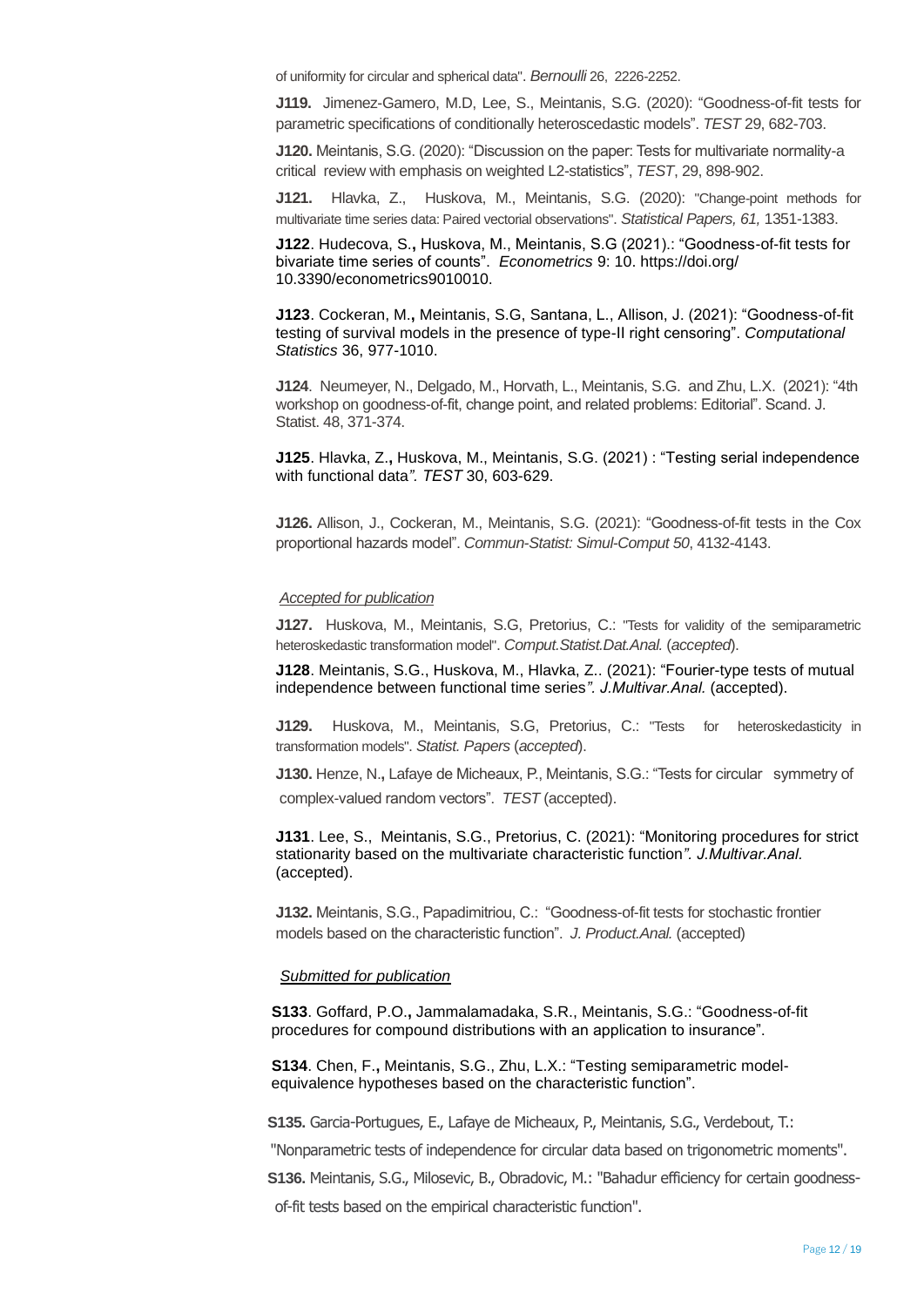**S137.** Chen, F., Jimenez-Gamero, M.D., Meintanis, S.G., Zhu, L.: "A general Monte Carlo method for goodness-of-fit testing of random vectors".

## Editorials-Invited

 I1. Meintanis S.G. (2013) : "Comments on: An updated review of goodness-of-fit tests for regression models". *TEST*, 22, 432-436.

I2. Meintanis. S.G. (2016): "A review of testing procedures based on the empirical

characteristic function". *South African Statistical Journal*, 50, 1-14. (with discussion).

I3.Meintanis. S.G. (2016): "Rejoinder on: A review of testing procedures based on the

empirical characteristic function". *South African Statistical Journal*, 50, 37-41.

 I4. Meintanis, S.G. (2020): "Discussion on the paper: Tests for multivariate normality-a critical review with emphasis on weighted L2-statistics", TEST, 29, 898-902.

 E1. Meintanis, S.G., Huskova, M.,Jimenez-Gamero, M.D. (2018): "2 rd workshop on goodness-of-fit and change point problems: Editorial". TEST, 27, 1-2.

> E2. Henze, N., Kirch, C.,Meintanis, S.G. (2018): "Editorial: Papers of the 3rd workshop on goodness-of-fit and change point problems". *Metrika*, *81*, 587-588.

E3. Neumeyer, N., Delgado, M., Horvath, L., Meintanis, S.G. and Zhu, L.X. (2021): "4th workshop on goodness-of-fit, change point, and related problems: Editorial". Scand. J. Statist. 48, 371-374.

#### Publications in Refereed Volumes

**V1.** Huskova, M. and Meintanis, S.G. "Bayesian-like procedures for detection of changes based on the empirical characteristic function", in J. Antoch (Ed.), Proceedings of *CompStat 2004*, 16th Symposium in Computational Statistics, Physica-Verlag, 1221-1228.

**V2.** Henze, N. and Meintanis, S.G. "Goodness -of-fit tests for the gamma distribution based on the empirical Laplace transform", in A. Andronov et al. (Eds.), Transactions of *XXIV (2004) International Seminar on Stability Problems for Stochastic Models*, 277-285.

**V3.** Meintanis, S.G. "Testing for the skew normal distribution based on the empirical moment generating function", in A. Andronov et al. (Eds.), Transactions of *XXIV (2005) Intern. Sem. Stability Problems for Stochast. Models*, 310-316.

**V3.** Meintanis, S.G. "A comparison of the Kolmogorov-Smirnov and a Kolmogorov-Smirnov type test for skew normal distributions", in S.M. Ermakov et al. (Eds.), Proceedings of the 5<sup>th</sup> *(2005) Workshop on Simulation*, 471-477.

**V4.** Henze, N. and Meintanis, S.G. "Asymptotic results for an omnibus test for exponentiality based on the empirical characteristic function", in P. Bocharov et al. (Eds.), Transactions of *XXV (2005) International Seminar on Stability Problems for Stochastic Models*, 157-163.

**V5.** Meintanis, S.G. "Estimation in strictly positive stable laws", in S.I. Ao et al. (Eds.), Proceedings of the 2007 International Congress on Engineering Vol. II (Computational Statistics & Data Engineering), 933-935.

**V6.** Fragiadakis, K. and Meintanis, S.G. "Test of fit for asymmetric Laplace distributions with applications on financial data", in T.E. Simos and G. Psihoyios (Eds.), Proceedings of the 2007 International Conference on Computer Science, American Institute of Physics Conference Proceedings Vol. 1060, 121-124.

**V7.** Meintanis, S.G. "Test of fit for normal variance inverse Gaussian distributions", in S.I. Ao et al. (Eds.), Proceedings of the 2008 International Congress on Engineering Vol. II (Computational Statistics & Data Engineering), 1021-1026.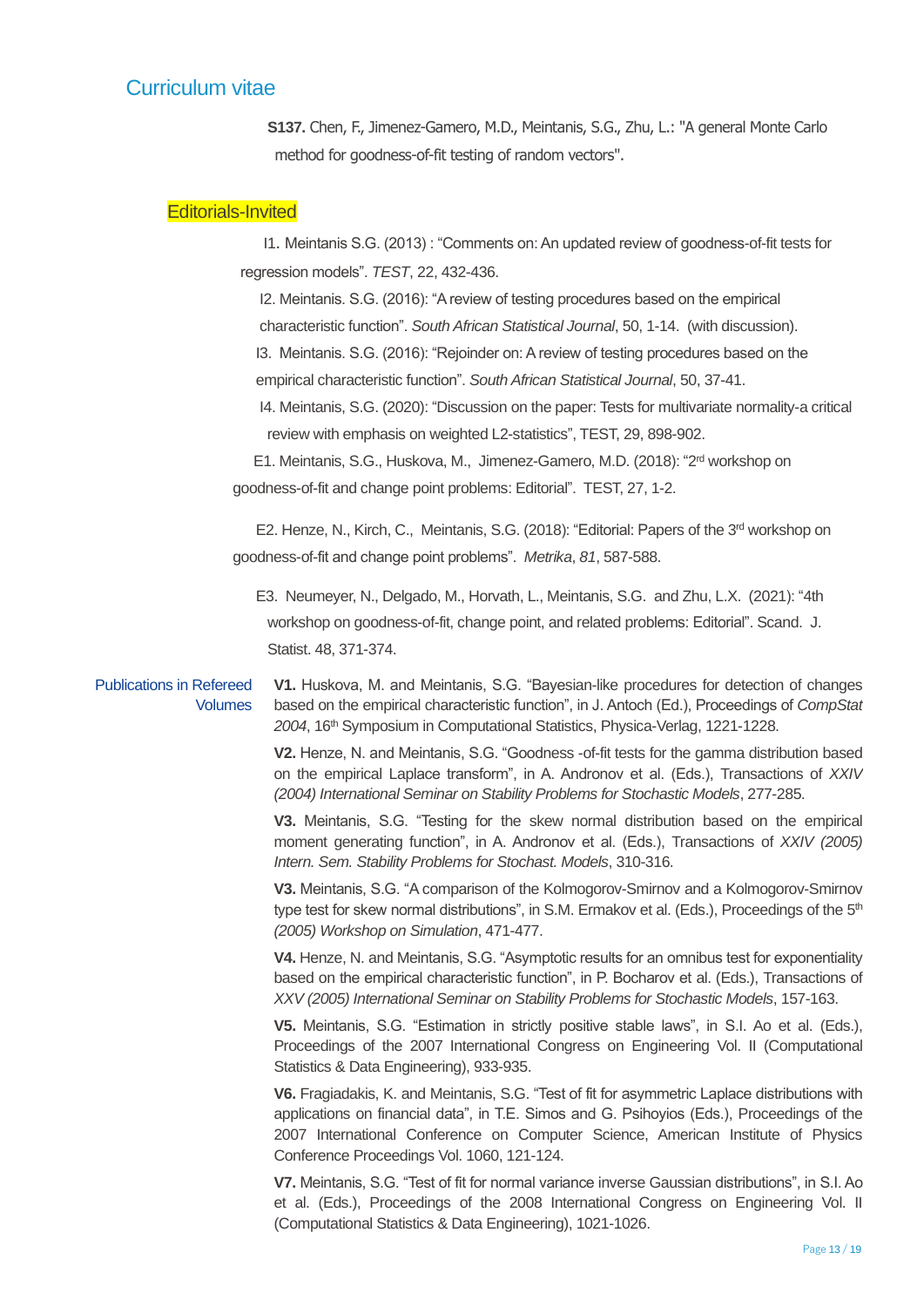**V8.** Huskova, M. and Meintanis, S.G. "Tests for symmetric error distribution in regression models", in S.M. Ermakov et al. (Eds.), Proceedings of the 6<sup>th</sup> (2009) Workshop on *Simulation*, 731-736.

**V9.** Meintanis, S.G. and Taufer, E. "Inference procedures for stable-Paretian stochastic volatility models", in S.M. Ermakov et al. (Eds.), Proceedings of the 6<sup>th</sup> (2009) Workshop on *Simulation*, 743-748.

**V10.** Huskova, M., Kirch, C., and Meintanis, S.G. "Fourier methods for sequential changepoint analysis in autoregressive models", in Y. Lechevallier and G. Saporta (Eds.), Proceedings of *CompStat 2010*, 19<sup>th</sup> Symposium in Computational Statistics, Physica-Verlag, 501-508.

**V11.** Meintanis, S.G. and Ngatchou-Wandji, J. (2012): "Recent tests for symmetry with multivariate and structured data: A review", *Non-Parametric Statistical Methods and Related Topics:* A Festschrift in honor of Professor P.K. Bhattacharya on the occasion of his 80th birthday*,* J. Jiang et al. (Eds.), pp 35-73, World Scientific, New Jersey.

**V12.** Francq, C. and Meintanis, S.G. "Fourier-type estimation of the power GARCH model with stable-Paretian innovations ", in Proceedings of the 10<sup>th</sup> (2013) International *Conference on Computer Data Analysis and Applied Stochastics*, *Vol. 1,* 42-49.

**V13.** Meintanis, S.G. (2014): "Diagnostic procedures for spherically symmetric distributions", in *Topics in NonParametric Statistics,* Michael G. Akritas et al. (eds.), Springer Proceedings in Mathematics & Statistics 74, pp 177-184, Springer New York.

**V14.** Hudecova, S., Huskova, M, and Meintanis. S.G. (2015): "Detection of changes in INAR models ". In *Stochastic Models, Statistics and their Applications,* A. Steland et al. (eds.), Springer Proceedings in Mathematics & Statistics 122, pp 11-18, Springer, New York.

**V15.** Hudecova, S., Huskova, M, and Meintanis. S.G. (2016): "Change detection in INARCH time series of counts". In *Topics in NonParametric Statistics,* R. Cao et al. (eds.), Springer Proceedings in Mathematics & Statistics, 175, pp 47-58, Springer, New York.

**V16.** Jiang, Q., Meintanis, S.G., and Zhu, L.X. (2017): "Two-sample tests for multivariate functional data", In *Functional and Operational Statistics*, G. Aneiros et al. (eds.), pp 145- 154, Springer, New York.

**V17.** Hlavka, Z., Huskova, M. and Meintanis. S.G. (2017): Change point detection with multivariate observations based on characteristic functions, From Statistics to Finance: *A Festschrift in honor of Professor Winfred Stute,* D. Ferger et al. (Eds.), pp 273-290, Springer, New York.

**V18**. Lee, S., Meintanis, S.G., and Pretorius, C (2018): Fourier-type monitoring procedures for strict stationarity. *Nonparametric statistics,* 323–336, [Springer Proc.](https://mathscinet-ams-org.nwulib.nwu.ac.za/mathscinet/search/series.html?id=5533)  [Math. Stat., 250,](https://mathscinet-ams-org.nwulib.nwu.ac.za/mathscinet/search/series.html?id=5533) Springer*,* New York*.* 

**V19.** Meintanis. S.G., Jammalamadaka, S.R., Jin, Q. (2020): Test of fit for wrapped stable distributions based on the characteristic function. *A Festschrift in honor of Professor C.R. Rao,* C. A. Coelho et al. (Eds.), New York.

**V20**. Lafaye de Micheaux, P., Meintanis, S.G., and Verdebout, T (2020): Tests for independence involving spherical data. *Nonparametric statistics,* 295-304, [Springer Proc.](https://mathscinet-ams-org.nwulib.nwu.ac.za/mathscinet/search/series.html?id=5533)  [Math. Stat., S](https://mathscinet-ams-org.nwulib.nwu.ac.za/mathscinet/search/series.html?id=5533)pringer*,* New York*.* 

Conferences During my carrier I have attended many international conferences, in some of which I also served as a member of the Scientific Program Committee (SPC). In several occasions I was invited to such conferences and/or asked to organize an invited session. A list of conferences attended follows.

**Patras 1991:** 4<sup>th</sup> Conference of the Greek Statistical Institute.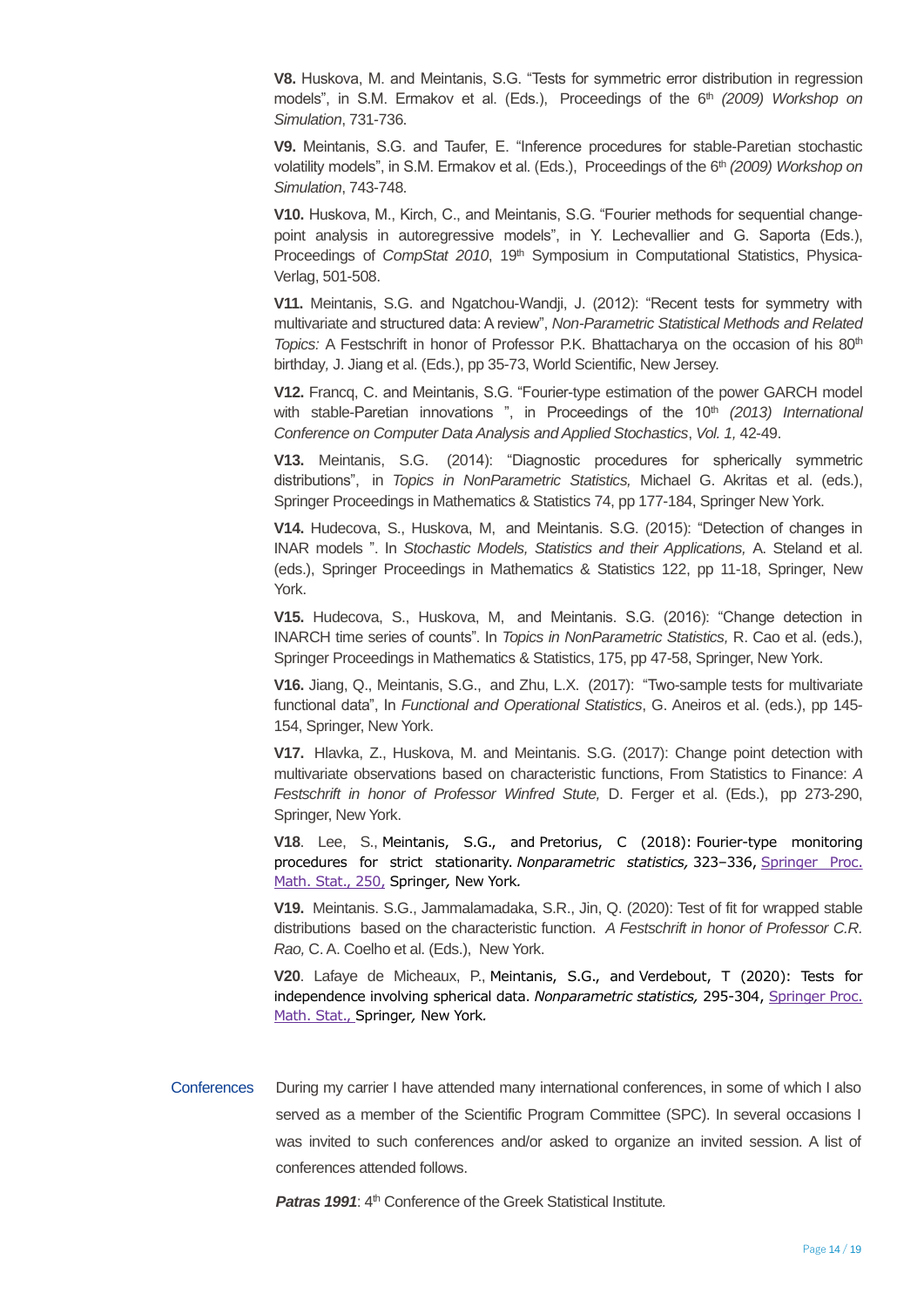*Athens 1994*: 2nd Hellenic European Conference on Mathematics and Informatics.

**Piraeus 1996:** International Conference in Quantitative Analysis.

**Piraeus 1997:** 10<sup>th</sup> Conference of the Greek Statistical Institute.

*Neuchâtel 1997*: 3rd International Conference on Statistical Analysis based on the L1-Norm and Related Methods.

Helsinki 1999: 52<sup>nd</sup> Session of the International Statistical Institute (ISI).

**Skiathos 2001:** 14<sup>th</sup> Conference of the Greek Statistical Institute.

*Ioannina 2002:* 15<sup>th</sup> Conference of the Greek Statistical Institute.

**Brno 2002**: Perspectives in Modern Statistical Inference II.

**Prague 2002: 24th European Meeting of Statisticians.** 

**Kavala 2003: 16th Conference of the Greek Statistical Institute.** 

**Lefkada 2004:** 17th Conference of the Greek Statistical Institute.

Prague 2004: 16<sup>th</sup> Symposium in Computational Statistics (CompStat 2004).

Jurmala 2004: XXIV International Seminar on Stability Problems for Stochastic Models.

**Rhodes 2005**: 18th Conference of the Greek Statistical Institute, *Member of SPC*.

St. Petersburg 2005: 5<sup>th</sup> International Workshop on Simulation.

*Maiori 2005*: XXV International Seminar on Stability Problems for Stochastic Models.

*Limassol 2005***:** 3rd World Conference on Computational Statistics & Data Analysis.

Kastoria 2006: 19<sup>th</sup> Conference of the Greek Statistical Institute, Member of SPC.

*Slovakia 2006***:** PROBASTAT 2006, 5th International Conference on Probability & Statistics.

*London (UK) 2007***:** The 2007 International Conference on Computational Statistics & Data Engineering, *Member of SPC*.

*Hejnice 2007:* Robust and Nonparametric Statistical Inference.

**Neuchâtel 2008:** 1<sup>st</sup> Workshop of the ERCIM Working Group on Computing & Statistics, *Member of SPC*.

*London (UK) 2008***:** The 2008 International Conference on Computational Statistics & Data Engineering, *Member of SPC*.

*St. Petersburg 2009:* 6<sup>th</sup> International Workshop on Simulation, Member of SPC.

**Limassol 2009**: 2nd International Workshop of the ERCIM Working Group on Computing & Statistics.

*London (UK) 2010***:** The 2010 International Conference on Computational Statistics & Data Engineering, *Member of SPC.*

Piraeus 2010: The 28<sup>th</sup> European Meeting of Statisticians, Invited Paper Session **Organizer.**

**London 2010**: 3nd International Workshop of the ERCIM Working Group on Computing & Statistics, *Member of SPC*, *Invited Paper Session Organizer*.

Paris 2010: 19<sup>th</sup> Symposium in Computational Statistics (CompStat 2010).

London 2011: 4<sup>th</sup> International Workshop of the ERCIM Working Group on Computing & Statistics, **Member of SPC, Invited Paper Session Organizer**.

**Karlsruhe 2012**: Time Series: Models, Breaks and Applications**. Invited Speaker**.

**Chalkidiki 2012**: 1st Conference of the International Society for Non-Parametric Statistics, *Invited Paper Session Organizer.*

**Prague 2012**: International Workshop on Recent Advances in Mathematical Statistics (*in*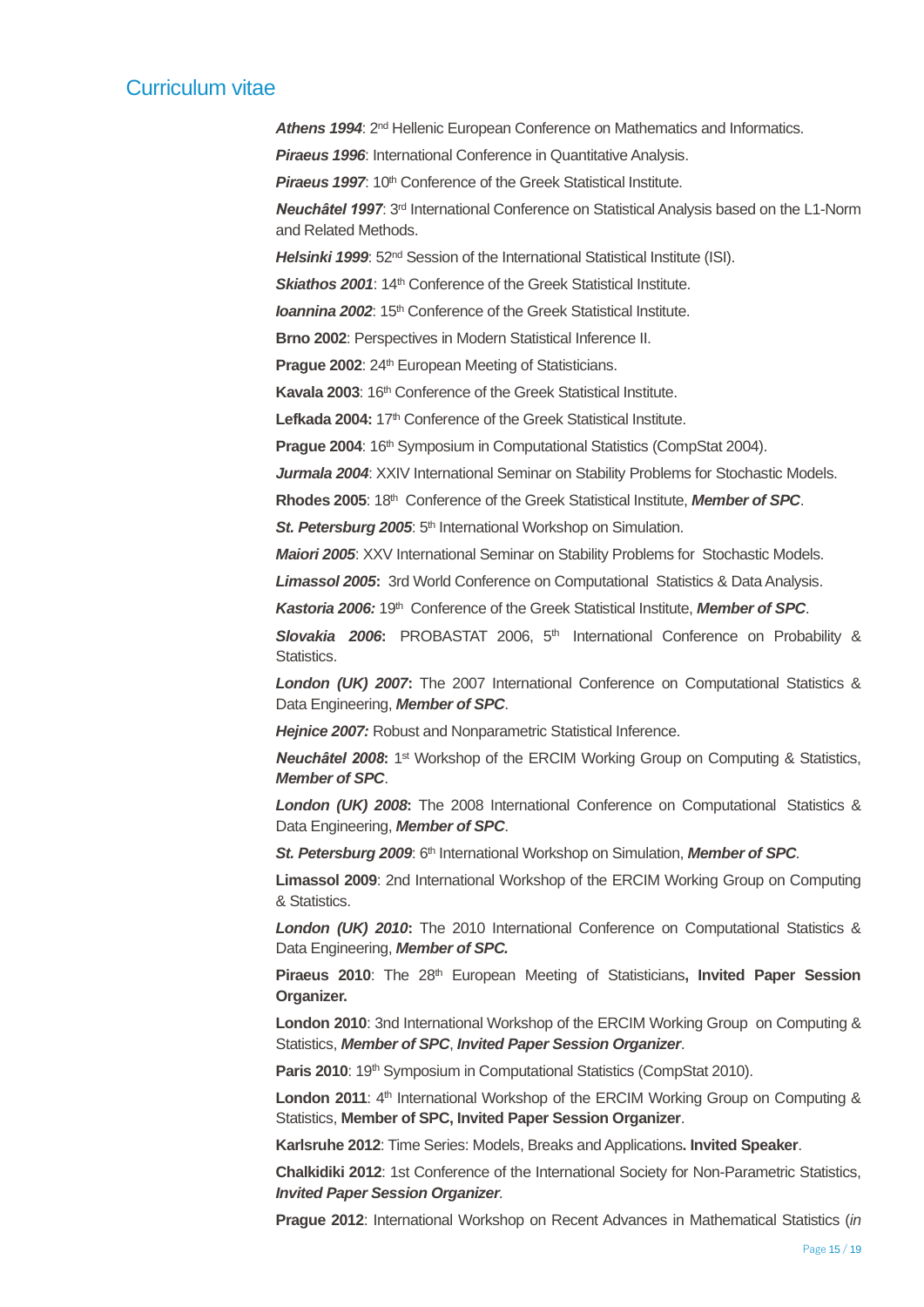*honour of Professor M. Huskova*). **Invited Speaker**

**Budapest 2013:** The 29<sup>th</sup> European Meeting of Statisticians.

London 2013: 6<sup>th</sup> International Workshop of the ERCIM Working Group on Computing & Statistics, *Invited Paper Sessions Organizer.*

Cadiz (Spain) 2014: 2<sup>nd</sup> Conference of the International Society for Non-Parametric Statistics.

*Grahamstown 2014***:** The 56th Annual Conference of the South African Statistical Association, Rhodes University, *Keynote Speech and Workshop Presentation*.

**Pisa 2014:** 7<sup>th</sup> International Workshop of the ERCIM Working Group on Computing & Statistics, *Invited Paper Session Organizer*.

**North Carolina 2014**: 2nd International Conference on Advances of Interdisciplinary Statistics and Combinatorics, *International Advisory Committee*.

Athens 2015: 28<sup>th</sup> Annual Conference of the Greek Statistical Institute.

*Slovakia 2015***:** PROBASTAT 2015, 7th International Conference on Probability & Statistics, *Invited Speaker.*

*Athens 2015: 2nd Workshop on Goodness-of-fit and Change-Point Problems, Member of the SPC and the LOC.*

**Avignon 2016**: 3rd Conference of the International Society for Non-Parametric Statistics, *Invited Paper Session Organizer***.**

North Carolina 2016: 3<sup>rd</sup> International Conference on Advances of Interdisciplinary Statistics and Combinatorics, **International Advisory Committee**.

*A Coruna 2017: 4*th *International Workshop on Functional and Operational Statistics.*

*Karlsruhe 2017: 3rd Workshop on Goodness-of-fit and Change-Point Problems, Member of the SPC.*

Salerno 2018: 4<sup>th</sup> Conference of the International Society for Non-Parametric Statistics, *Invited Paper Session Organizer*.

*Barcelona 2018*: 9th International Workshop on Simulation, *Member of SPC, Invited Paper Session Organizer.*

*Palermo 2019*: The 32nd European Meeting of Statisticians. *Contributed Paper Session Organizer.*

*Trento 2019: 4th Workshop on Goodness-of-fit and Change-Point Problems, Liaison between the SPC and the LOC.*

**Malaysia 2021:** Asian Meeting of Econometric Society, **Member of the SPC**.

| <b>Conference Organization</b> | - 2 <sup>nd</sup> Workshop on Goodness-of-fit and Change-Point Problems, Athens 2015. Head of the Scientific<br>Program Committee (SPC) and the Local Organizing Committee (LOC). |
|--------------------------------|-----------------------------------------------------------------------------------------------------------------------------------------------------------------------------------|
|                                | - Statistics & Econometrics: Browsing the past-facing future challenges, Athens 2017. Member of the<br>SPC and the LOC.                                                           |
|                                | • 3 <sup>rd</sup> Workshop on Goodness-of-fit and Change-Point Problems, Karlsruhe 2017. Member of the<br>SPC.                                                                    |
|                                | - 4 <sup>th</sup> Workshop on Goodness-of-fit, Change-Point Problems, and Related Problems, Trento 2019,<br>Liaison between the SPC and the LOC.                                  |
|                                | • 5 <sup>th</sup> Workshop on Goodness-of-fit, Change-Point Problems, and Related Problems, Rennes 2022,<br>Liaison between the SPC and the LOC.                                  |
| Publications in Proceedings of | C1 S Meintanis & LA Koutrouvelis "Goodness-of-fit tests based on the polar coordinates                                                                                            |

ings oi International Conferences

**C1.** S. Meintanis & Ι.Α. Koutrouvelis."Goodness-of-fit tests based on the polar coordinates of the empirical characteristic function, 4<sup>th</sup> Conference of the Greek Statistical Institute,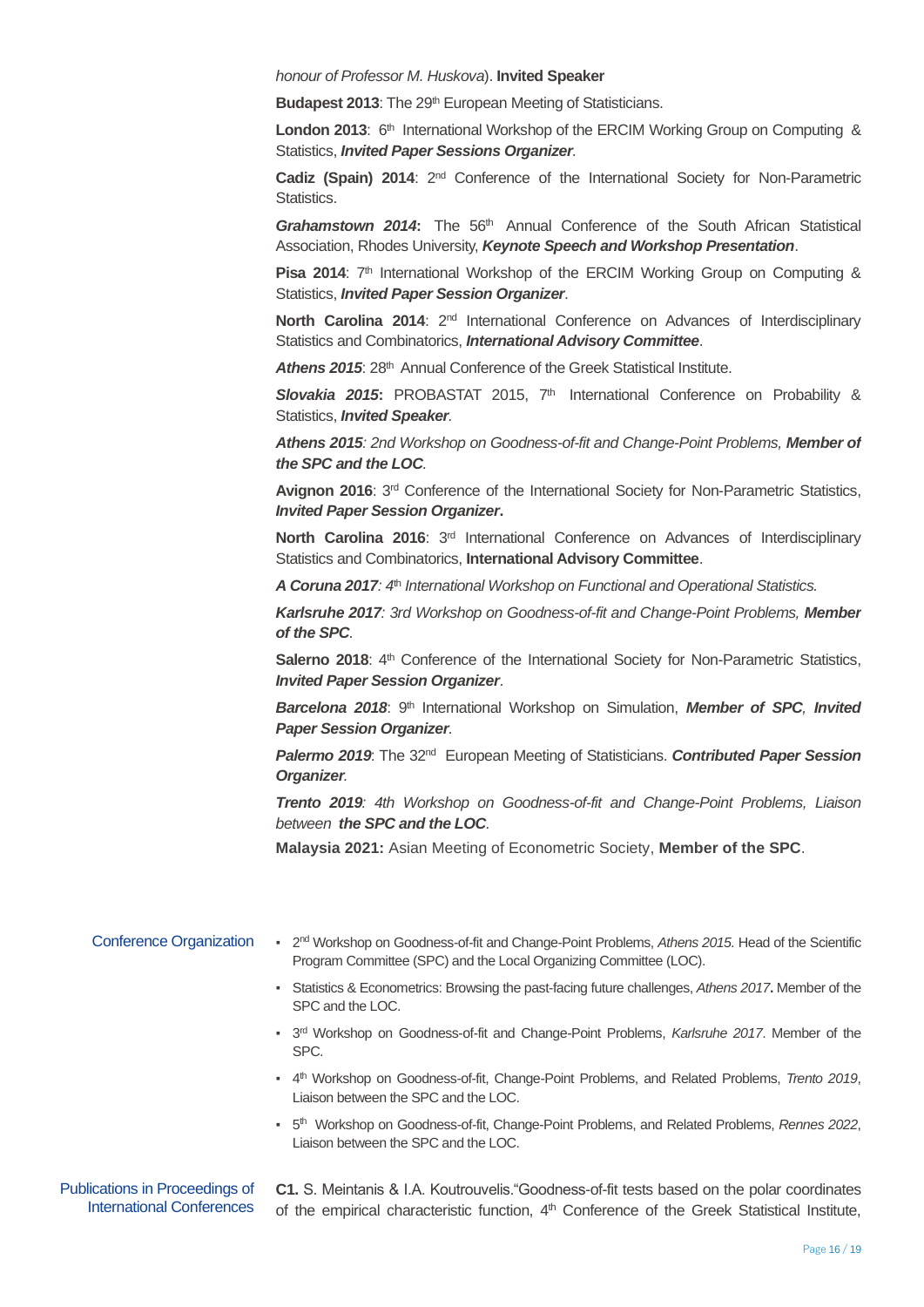*1991,* 140-148.

**C2.** S.G. Meintanis & G.S. Donatos."A characterization of the Cauchy distribution based on the empirical characteristic function", *Proceedings of the 2*nd *Hellenic European Conference on Mathematics and Informatics (1994)*, Vol. 2, 963-968.

**C3.** G.S. Donatos & S. Meintanis."Properties of regression estimators with leptokurtic errors", 8<sup>th</sup> Conference of the Greek Statistical Institute, 1995, 42-50.

**C4.** S.G. Meintanis and I.A. Koutrouvelis."Goodness-of-fit tests for compound Poisson distributions based on the moment generating function", *Bulletin of the ISI, 52*nd *Session (1999), Vol LVIII*, Contributed Papers Book 2, 291-292.

**C5.** S.G. Meintanis. "Testing for multivariate symmetry based on the empirical characteristic function", 14<sup>th</sup> Conference of the Greek Statistical Institute, 2001, 623-629.

**C6.** S.G. Meintanis."Goodness-of-fit test for the Laplace distribution based on the empirical characteristic function", 15th Conference of the Greek Statistical Institute, 2*002*, 752-759.

**C7.** Koutrouvelis, I.A., Canavos, G.C. and Meintanis S.G. "Parameter estimation in the inverse Gaussian distribution with unknown origin", 15<sup>th</sup> Conference of the Greek Statistical Institute, 2*002*, 731-739.

**C8.** Meintanis, S.G. "Testing for normal mixtures", 16th Conference of the Greek Statistical Institute, *2003*, 665-672.

**C9.** Konstantinides, D.G. and Meintanis, S.G. "A test of fit for the generalized Pareto distribution based on transforms", Proceedings of the 3rd *(2004) Conference in Actuarial Science and Finance*.

**C10.** Meintanis, S.G. "Simple Kolmogorov-Smirnov type tests in the family of skew normal distributions", 17<sup>th</sup> Conference of the Greek Statistical Institute (2004), 535-542.

**C11.** Meintanis, S.G. "Moment estimation in stable laws", 18<sup>th</sup> Conference of the Greek Statistical Institute *(2005)*, 495-500.

**C12.** Meintanis, S.G., Nikitin Ya.Yu., and Tchirina, A.V. "Bahadur asymptotic efficiency of test for exponentiality against NBRUE alternatives", 16<sup>th</sup> Conference of the Greek Statistical Institute *(2006)*, 641-648.

**C13.** Meintanis, S.G., and Tsionas, E. "Testing for the generalized Normal-Laplace distribution", Book of Abstracts, ERCIM 2008: 1st International Workshop of the ERCIM Working Group on Computing & Statistics.

**C14.** Meintanis, S.G. "Specification tests for the error distribution in GARCH models", Book of Abstracts, ERCIM 2009: 3rd International Workshop of the ERCIM Working Group on Computing & Statistics.

**C15.** Meintanis, S.G., and Einbeck, J. "Goodness-of-fit tests in semi-linear models", Book of Abstracts, ERCIM 2010: 3nd International Workshop of the ERCIM Working Group on Computing & Statistics.

**C16.** Meintanis, S.G., Jimenez-Gamero, M.D. and Alba-Fernandez, V. "A class of goodness-of-fit tests based on transformation", Book of Abstracts, ERCIM 2010: 3nd International Workshop of the ERCIM Working Group on Computing & Statistics.

**C17.** Fragiadakis, K., and Meintanis, S.G. "Testing for vectorial double-exponential laws", Book of Abstracts, EMS 2010: 28th European Meeting of Statisticians.

**C18.** Klar, B., and Meintanis, S.G. "Tests for the response distribution in generalized linear models", Book of Abstracts, EMS 2010: 28th European Meeting of Statisticians.

**C19.** Meintanis, S.G., and Fragiadakis, K. "Goodness-of-fit test for the multivariate skewnormal distribution", Book of Abstracts, ERCIM 2011:  $5<sup>th</sup>$  International Workshop of the ERCIM Working Group on Computing & Statistics.

**C20.** Hlavka, Z, Huskova, M., Kirch, C. and Meintanis, S.G. "Sequential monitoring of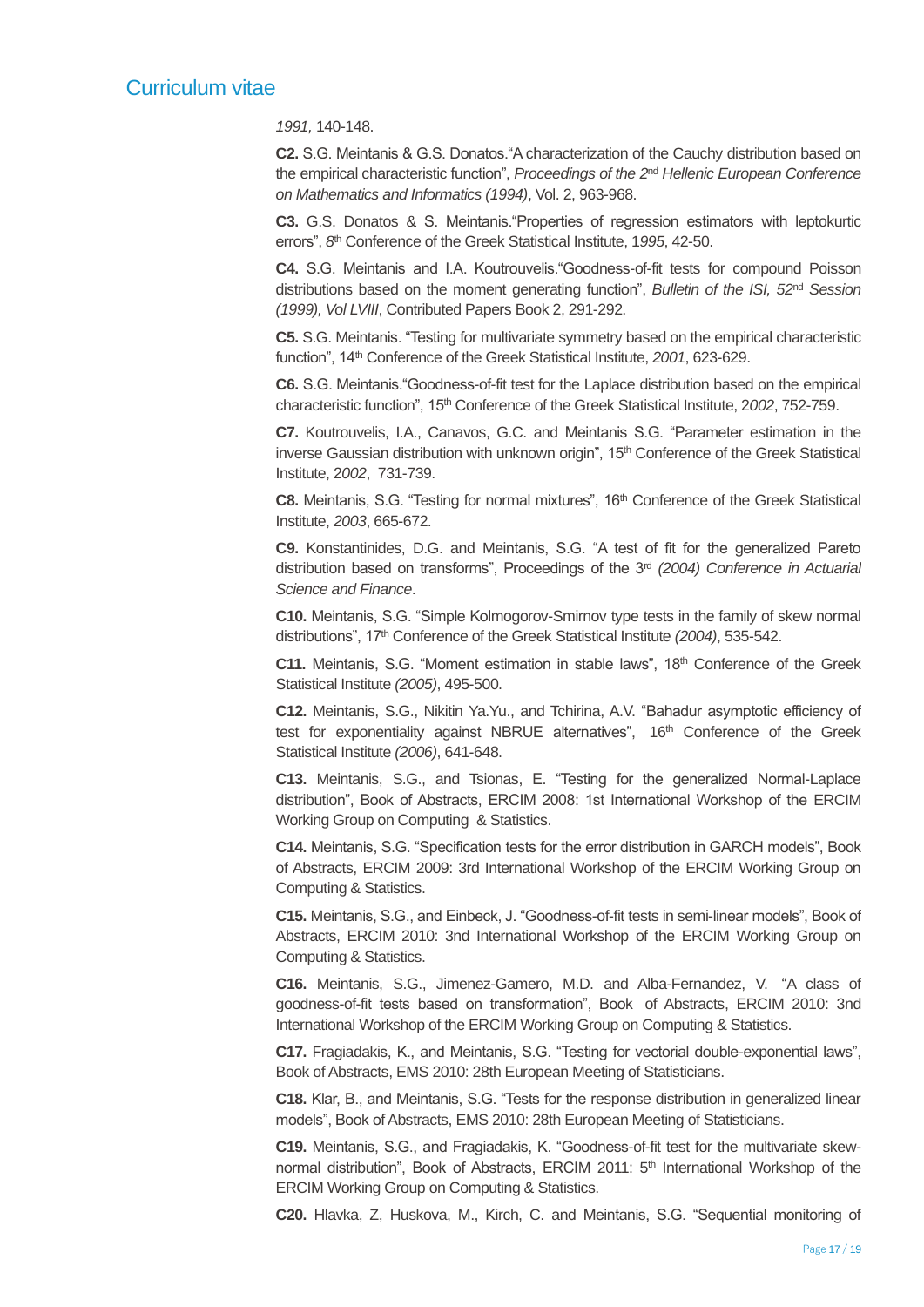stability in time series", Book of Abstracts, ERCIM 2011: 5<sup>th</sup> International Workshop of the ERCIM Working Group on Computing & Statistics.

**C21.** Meintanis, S.G. "The probability weighted characteristic function and goodness-of-fit testing", Book of Abstracts, EMS 2013: 29th European Meeting of Statisticians.

**C22.** Hudecova, S., Huskova, M. and Meintanis, S.G. "Tests for time series of counts based on the probability generating function", Book of Abstracts, ERCIM 2013: 6<sup>th</sup> International Workshop of the ERCIM Working Group on Computing & Statistics.

**C23.** Ebner, B., Klar, B. and Meintanis, S.G. "Fourier inference for stochastic volatility models with heavy-tailed innovations", Book of Abstracts, ERCIM 2013: 6<sup>th</sup> International Workshop of the ERCIM Working Group on Computing & Statistics.

**C24.** Bassiakos, Y., Dalla, V., and Meintanis, S.G. "Fourier inference for GARCH models with heavy-tailed innovations", Book of Abstracts, ERCIM 2013: 6<sup>th</sup> International Workshop of the ERCIM Working Group on Computing & Statistics.

**C25.** Francq, C. and Meintanis, S.G. "Test for spherical symmetry in multivariate GARCH models", Book of Abstracts, ERCIM 2013: 6<sup>th</sup> International Workshop of the ERCIM Working Group on Computing & Statistics.

**C26.** Meintanis, S.G. and Taufer, E. "Characterizations and goodness-of-fit tests for multivariate normal and Cauchy distributions", Book of Abstracts, ERCIM 2013: 6<sup>th</sup> International Workshop of the ERCIM Working Group on Computing & Statistics.

**C27.** Hudecova, S., Huskova, M., and Meintanis, S.G. "Tests for structural changes in time series of counts", Book of Abstracts, ISNPS 2014: 2<sup>nd</sup> Conference of the International Society of NonParametric Statistics.

**C28.** Hlavka, Z., Huskova, M., Kirch, C., and Meintanis, S.G. "Change-point tests for the martingale difference hypothesis", Book of Abstracts, ISNPS 2014: 2<sup>nd</sup> Conference of the International Society of Non-Parametric Statistics.

**C29.** Meintanis, S.G. "Testing procedures for discrete-valued time series", Book of Abstracts, ERCIM 2014: 7<sup>th</sup> Annual Conference of the South African Statistical Association.

**C30.** Meintanis, S.G. "Inference procedures for integer-valued time series", Book of Abstracts, ERCIM 2014:  $8<sup>th</sup>$  International Workshop of the ERCIM Working Group on Computing & Statistics.

**C31.** Allison J., Meintanis, S.G., Santana, L. "Goodness- of-fit tests for semi- and parametric hypotheses based on the probability weighted empirical characteristic function", Book of Abstracts, ERCIM 2014: 8<sup>th</sup> International Workshop of the ERCIM Working Group on Computing & Statistics.

**C32.** Meintanis, S.G., Ngatchou-Wandji, J., Taufer, E. "Goodness- of-fit tests for multivariate stable distributions based on the empirical characteristic function", Book of Abstracts, ERCIM 2014: 8th International Workshop of the ERCIM Working Group on Computing & Statistics.

**C33.** Meintanis, S.G., Allison, J., Santana, L. "Goodness- of-fit tests for semi- and parametric hypotheses based on the probability weighted empirical characteristic function", Book of Abstracts, PROBASTAT 2015:  $7<sup>th</sup>$  International Conference on Probability & Statistics.

**C34.** Lee, S., Meintanis, S.G., and Pretorius, C. "Fourier criteria for monitoring strict stationarity", Book of Abstracts, ISNPS 2016: 3<sup>rd</sup> Conference of the International Society of NonParametric Statistics.

**C35.** Jiang, Q., Meintanis, S.G., and Zhu, L.X. "Two-sample tests for multivariate functional data", Book of Abstracts, IWFOS 2017:  $4<sup>th</sup>$  International Workshop on Functional and Operational Statistics.

**C36.** Leucht, A., Strauch, C. and Meintanis, S.G. "A test for independence based on the probability weighted characteristic function", Book of Abstracts,  $3<sup>rd</sup>$  Workshop on Goodness-of-Fit and Change-Point Problems 2017.